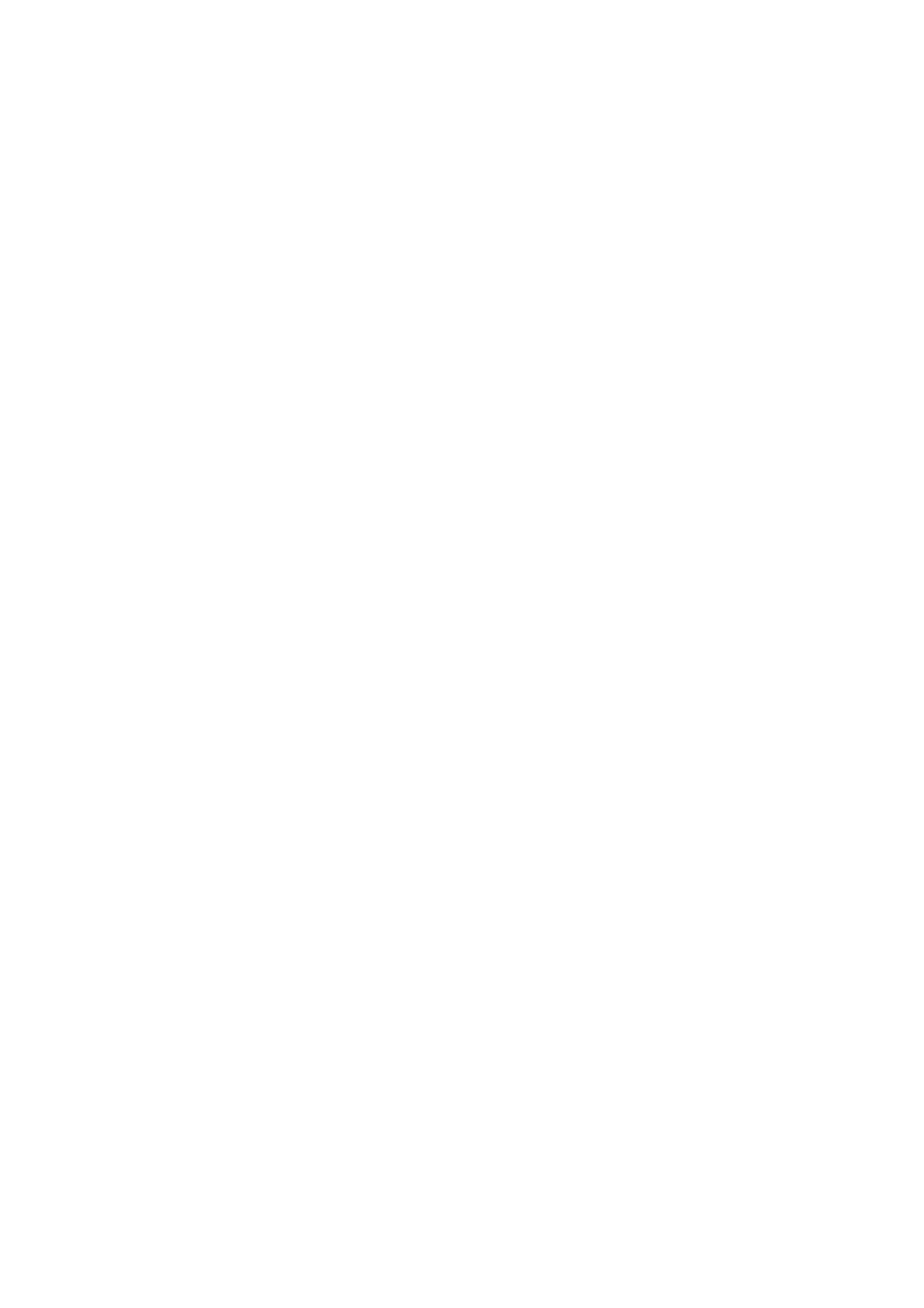The author assumes no responsibility for any errors or omissions which may appear in this document nor does it make a commitment to update the information contained herein.

ØTHIRD-PARTY BRANDS AND NAMES ARE THE PROPERTY OF THEIR RESPECTIVE OWNERS.

Aug 5, 1998 Taipei, Taiwan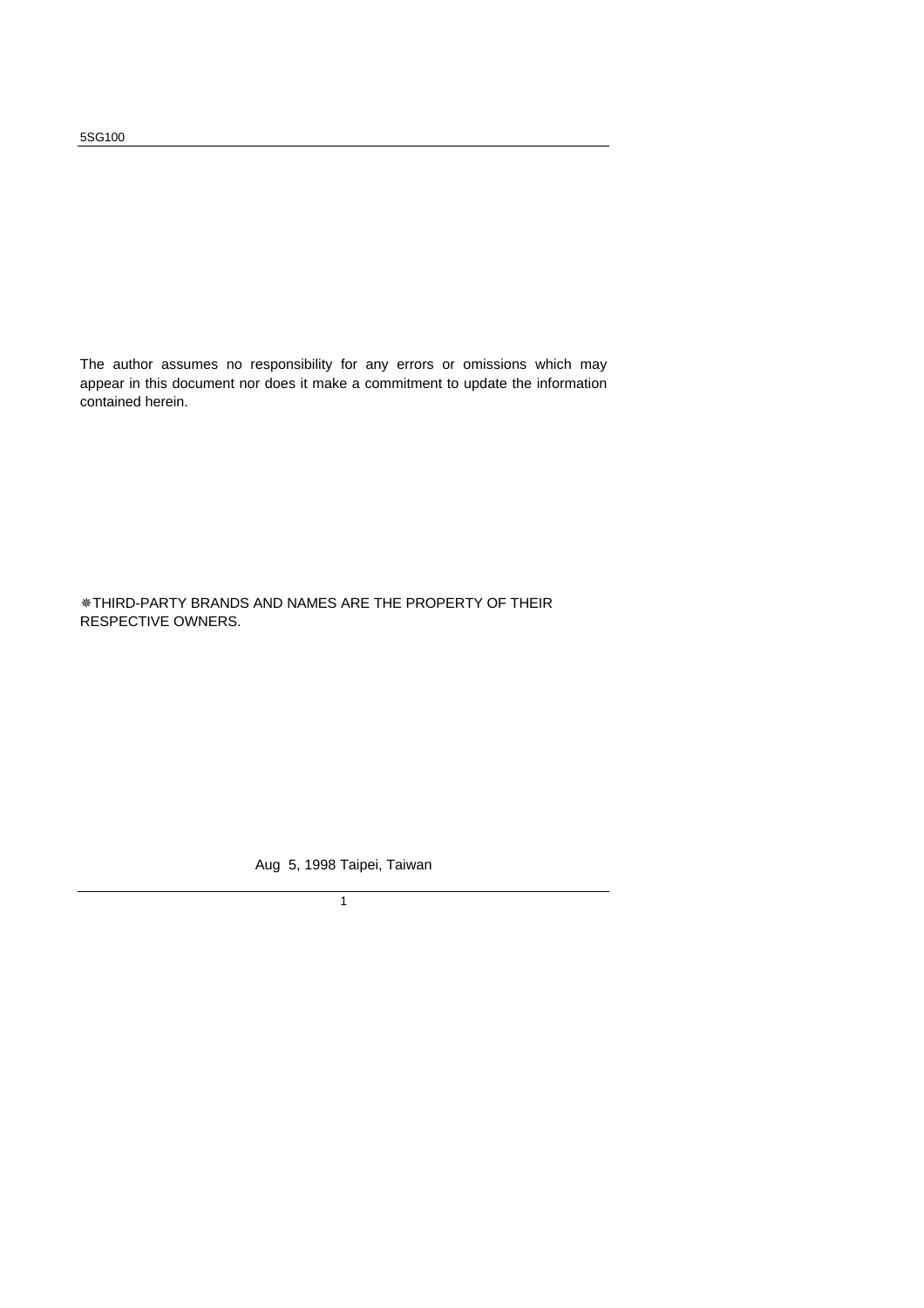# **I. Quick Installation Guide:**

| <b>SWITCH</b>                             |            |            |            | SW <sub>1</sub> |            |            |                |            |              |                | SW <sub>2</sub> |                |
|-------------------------------------------|------------|------------|------------|-----------------|------------|------------|----------------|------------|--------------|----------------|-----------------|----------------|
| CPU                                       | 1          | 2          | 3          | $\overline{4}$  | 5          | 6          | $\overline{7}$ | 8          | $\mathbf{1}$ | $\overline{2}$ | 3               | $\overline{4}$ |
| 1. Pentium <sup>a</sup> Processor 90 MHz  | OFF        | <b>OFF</b> | <b>OFF</b> | <b>OFF</b>      | OFF        | OFF        | ON             | <b>OFF</b> | <b>OFF</b>   | <b>OFF</b>     | <b>OFF</b>      | <b>OFF</b>     |
| 2. Pentium <sup>a</sup> Processor 100 MHz | OFF        | OFF        | OFF        | <b>OFF</b>      | OFF        | OFF        | ON             | <b>OFF</b> | ON           | OFF            | <b>OFF</b>      | <b>OFF</b>     |
| 3. Pentium <sup>a</sup> Processor 120 MHz | OFF        | ON         | OFF        | OFF             | OFF        | OFF        | ON             | <b>OFF</b> | OFF          | OFF            | OFF             | OFF            |
| 4. Pentium <sup>a</sup> Processor 133 MHz | OFF        | ON         | <b>OFF</b> | OFF             | OFF        | OFF        | ON             | <b>OFF</b> | ON           | OFF            | OFF             | OFF            |
| 5. Pentium <sup>a</sup> Processor 150 MHz | OFF        | ON         | ON         | OFF             | OFF        | OFF        | ON             | OFF        | <b>OFF</b>   | <b>OFF</b>     | OFF             | OFF            |
| 6. Pentium <sup>a</sup> Processor 166 MHz | OFF        | ON         | ON         | OFF             | OFF        | OFF        | ON             | <b>OFF</b> | ON           | OFF            | OFF             | OFF            |
| 7. Pentium <sup>a</sup> Processor 180 MHz | OFF        | OFF        | ON         | OFF             | OFF        | OFF        | ON             | <b>OFF</b> | OFF          | OFF            | OFF             | OFF            |
| 8. Pentium <sup>a</sup> Processor 200 MHz | OFF        | OFF        | ON         | OFF             | OFF        | <b>OFF</b> | ON             | <b>OFF</b> | ON           | OFF            | OFF             | OFF            |
| 9. Intel MMX-150MHz                       | OFF        | ON         | ON         | OFF             | OFF        | OFF        | ON             | <b>OFF</b> | OFF          | OFF            | OFF             | OFF            |
| 10. Intel MMX-166MHz                      | OFF        | ON         | ON         | OFF             | OFF        | OFF        | ON             | OFF        | ON           | OFF            | OFF             | OFF            |
| 11. Intel MMX-200MHz                      | OFF        | <b>OFF</b> | ON         | OFF             | <b>OFF</b> | <b>OFF</b> | ON             | <b>OFF</b> | ON           | <b>OFF</b>     | <b>OFF</b>      | OFF            |
| 12. Intel MMX-233MHz                      | OFF        | OFF        | <b>OFF</b> | OFF             | OFF        | OFF        | ON             | <b>OFF</b> | ON           | OFF            | OFF             | OFF            |
| 13. P54CT-150 MHz                         | OFF        | ON         | ON         | OFF             | <b>OFF</b> | OFF        | ON             | <b>OFF</b> | OFF          | OFF            | OFF             | OFF            |
| 14. P54CT-166 MHz                         | OFF        | ON         | ON         | OFF             | OFF        | OFF        | ON             | <b>OFF</b> | ON           | OFF            | OFF             | OFF            |
| 15. P54CTB-150 MHz                        | OFF        | ON         | ON         | OFF             | OFF        | OFF        | ON             | <b>OFF</b> | OFF          | OFF            | OFF             | OFF            |
| 16. P54CTB-166 MHz                        | OFF        | ON         | ON         | OFF             | OFF        | OFF        | ON             | <b>OFF</b> | ON           | OFF            | <b>OFF</b>      | OFF            |
| 17. P54CTB-200 MHz                        | OFF        | OFF        | ON         | <b>OFF</b>      | <b>OFF</b> | OFF        | ON             | <b>OFF</b> | ON           | <b>OFF</b>     | <b>OFF</b>      | <b>OFF</b>     |
| 18. AMDK5-PR133                           | <b>OFF</b> | ON         | <b>OFF</b> | OFF             | OFF        | OFF        | ON             | <b>OFF</b> | ON           | OFF            | OFF             | OFF            |
| 19. AMDK5-PR166                           | OFF        | ON         | ON         | OFF             | OFF        | OFF        | ON             | <b>OFF</b> | ON           | OFF            | OFF             | OFF            |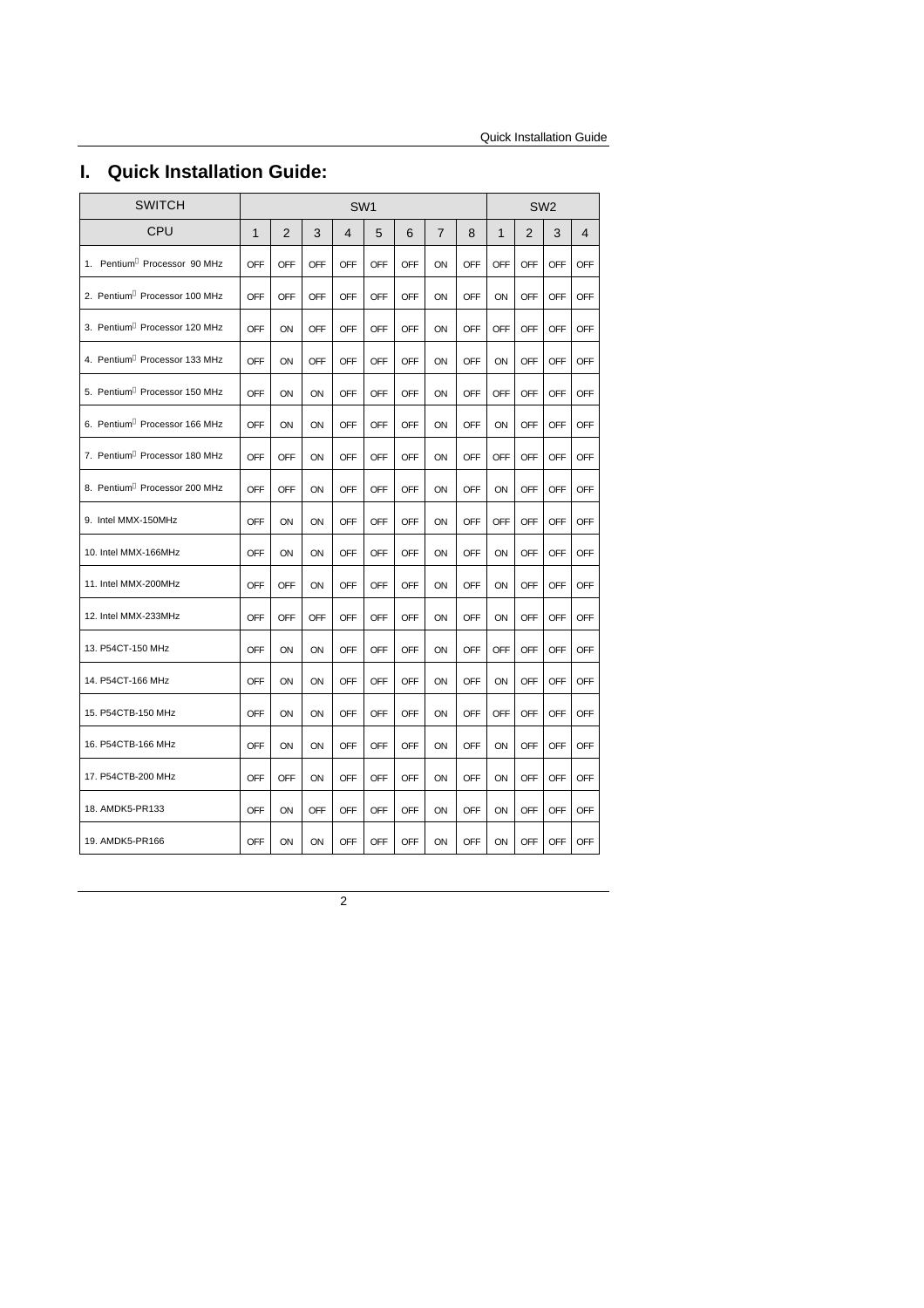| <b>SWITCH</b>                                 |            |                |            | SW <sub>1</sub> |            |     |                |            |              |                | SW <sub>2</sub> |                |
|-----------------------------------------------|------------|----------------|------------|-----------------|------------|-----|----------------|------------|--------------|----------------|-----------------|----------------|
| <b>CPU</b>                                    | 1          | $\overline{2}$ | 3          | $\overline{4}$  | 5          | 6   | $\overline{7}$ | 8          | $\mathbf{1}$ | $\overline{2}$ | 3               | $\overline{4}$ |
| 20. AMD-K6/166 (2.9V)                         | OFF        | ON             | ON         | OFF             | OFF        | ON  | ON             | <b>OFF</b> | ON           | OFF            | OFF             | <b>OFF</b>     |
| 21. AMD-K6/180 (2.9V)                         | <b>OFF</b> | <b>OFF</b>     | ON         | <b>OFF</b>      | <b>OFF</b> | ON  | ON             | <b>OFF</b> | OFF          | OFF            | OFF             | OFF            |
| 22. AMD-K6/200 (2.9V)                         | OFF        | OFF            | ON         | OFF             | OFF        | ON  | ON             | <b>OFF</b> | ON           | OFF            | OFF             | OFF            |
| 23. AMD-K6/233 (3.2V)                         | OFF        | OFF            | <b>OFF</b> | ON              | OFF        | OFF | ON             | OFF        | ON           | OFF            | OFF             | <b>OFF</b>     |
| 24. AMD-K6/266 (66*4 2.2V)                    | OFF        | ON             | <b>OFF</b> | OFF             | ON         | OFF | <b>OFF</b>     | ON         | ON           | OFF            | OFF             | OFF            |
| 25. AMD-K6/300 (66*4.5 2.2V)                  | OFF        | ON             | ON         | OFF             | ON         | OFF | <b>OFF</b>     | ON         | ON           | OFF            | OFF             | OFF            |
| 26. Cyrix/IBM 6x86-120MHz-<br>PR150+          | OFF        | ON             | <b>OFF</b> | OFF             | OFF        | OFF | ON             | OFF        | OFF          | OFF            | OFF             | OFF            |
| 27. Cyrix/IBM 6x86-133MHz-<br>PR166+          | OFF        | ON             | <b>OFF</b> | OFF             | OFF        | OFF | ON             | <b>OFF</b> | ON           | OFF            | <b>OFF</b>      | <b>OFF</b>     |
| 28. Cyrix/IBM 6x86-150MHz-<br>PR200+          | OFF        | ON             | <b>OFF</b> | <b>OFF</b>      | OFF        | OFF | ON             | <b>OFF</b> | OFF          | OFF            | ON              | OFF            |
| 29. Cyrix/IBM 6x86L- PR150+ (2.8V)            | OFF        | ON             | OFF        | OFF             | <b>OFF</b> | OFF | ON             | <b>OFF</b> | OFF          | OFF            | OFF             | OFF            |
| 30. Cyrix/IBM 6x86L-PR166+ (2.8V)             | OFF        | ON             | <b>OFF</b> | OFF             | OFF        | OFF | ON             | <b>OFF</b> | ON           | OFF            | OFF             | <b>OFF</b>     |
| 31. Cyrix/IBM 6x86L-PR200+ (2.8V)             | OFF        | ON             | <b>OFF</b> | OFF             | OFF        | OFF | ON             | <b>OFF</b> | OFF          | OFF            | ON              | OFF            |
| 32. Cyrix/IBM 6x86MX-PR150<br>$(60*2 2.9V)$   | <b>OFF</b> | ON             | <b>OFF</b> | OFF             | OFF        | ON  | ON             | <b>OFF</b> | OFF          | OFF            | OFF             | OFF            |
| 33. Cyrix/IBM 6x86MX-PR166<br>$(60*2.5 2.9V)$ | OFF        | ON             | ON         | OFF             | OFF        | ON  | ON             | <b>OFF</b> | OFF          | OFF            | OFF             | OFF            |
| 34. Cyrix/IBM 6x86MX-PR166<br>$(66*2 2.9V)$   | OFF        | ON             | <b>OFF</b> | OFF             | OFF        | ON  | ON             | <b>OFF</b> | ON           | OFF            | OFF             | OFF            |
| 35. Cyrix/IBM 6x86MX-PR200<br>$(60*3 2.9V)$   | OFF        | OFF            | ON         | OFF             | OFF        | ON  | ON             | <b>OFF</b> | <b>OFF</b>   | <b>OFF</b>     | <b>OFF</b>      | OFF            |
| 36. Cyrix/IBM 6x86MX-PR200<br>$(66*2.5 2.9V)$ | OFF        | ON             | ON         | OFF             | OFF        | ON  | ON             | <b>OFF</b> | ON           | OFF            | OFF             | OFF            |
| 37. Cyrix/IBM 6x86MX-PR200<br>$(75*2 2.9V)$   | OFF        | ON             | OFF        | OFF             | OFF        | ON  | ON             | <b>OFF</b> | OFF          | OFF            | ON              | OFF            |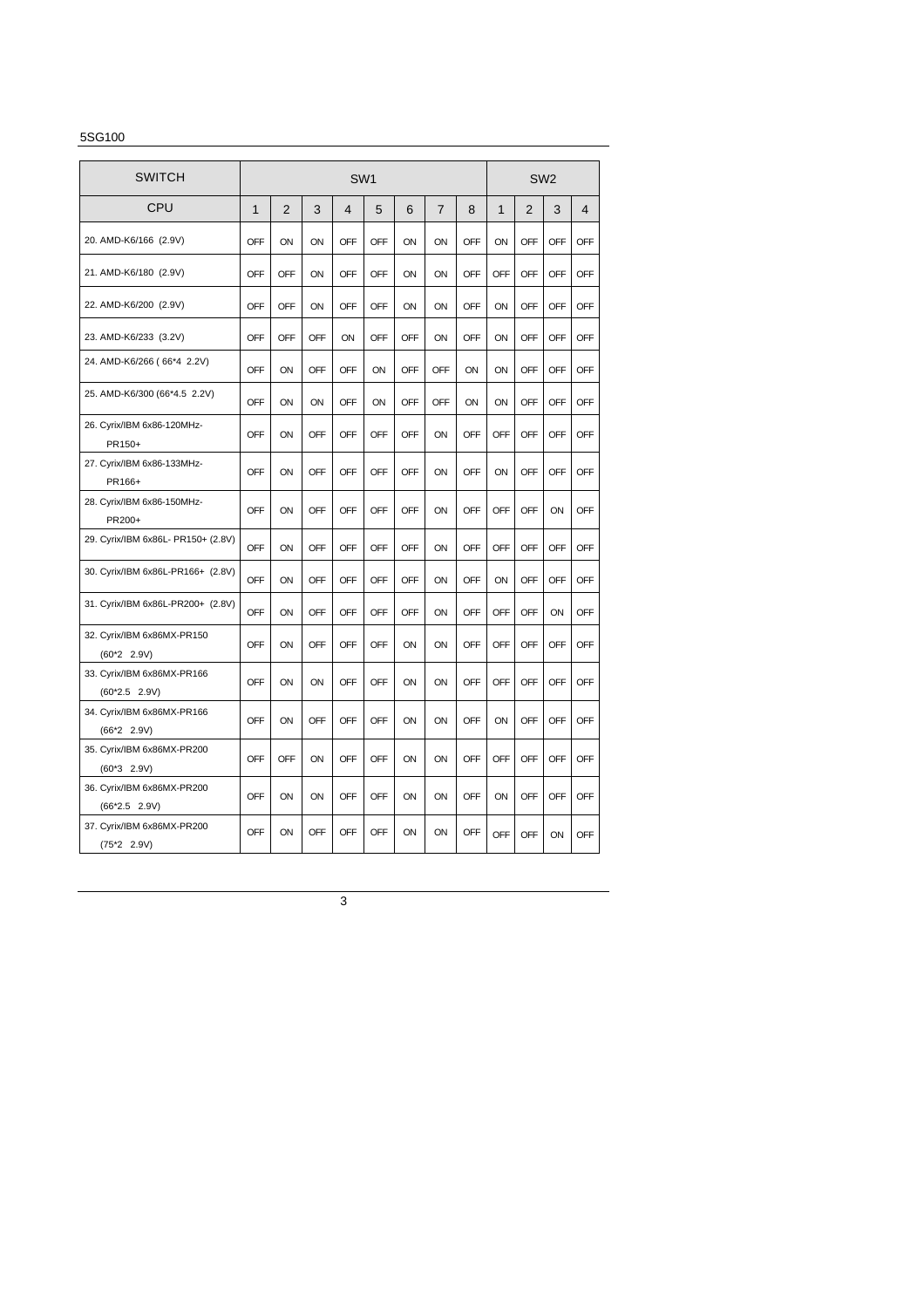Quick Installation Guide

| 38. Cyrix/IBM 6x86MX-PR233<br>$(66*3 2.9V)$   | OFF          | OFF            | ON         | OFF             | OFF        | ON         | ON             | OFF        | ON         | OFF        | OFF             | OFF            |
|-----------------------------------------------|--------------|----------------|------------|-----------------|------------|------------|----------------|------------|------------|------------|-----------------|----------------|
| <b>SWITCH</b>                                 |              |                |            | SW <sub>1</sub> |            |            |                |            |            |            | SW <sub>2</sub> |                |
| <b>CPU</b>                                    | $\mathbf{1}$ | $\overline{2}$ | 3          | 4               | 5          | 6          | $\overline{7}$ | 8          | 1          | 2          | 3               | $\overline{4}$ |
| 39. Cyrix/IBM 6x86MX-PR233<br>$(75*2.5 2.9V)$ | OFF          | ON             | ON         | OFF             | OFF        | ON         | ON             | <b>OFF</b> | OFF        | OFF        | ON              | OFF            |
| 40. Cyrix/IBM 6x86MX-PR233<br>$(83*2 2.9V)$   | OFF          | ON             | <b>OFF</b> | OFF             | <b>OFF</b> | ON         | ON             | OFF        | ON         | <b>OFF</b> | ON              | OFF            |
| 41. Cyrix/IBM 6x86MX-PR266<br>$(66*3.5 2.9V)$ | OFF          | OFF            | <b>OFF</b> | <b>OFF</b>      | <b>OFF</b> | ON         | ON             | <b>OFF</b> | ON         | <b>OFF</b> | <b>OFF</b>      | OFF            |
| 42. Cyrix/IBM 6x86MX-PR266<br>$(75*3 2.9V)$   | OFF          | OFF            | ON         | OFF             | OFF        | ON         | ON             | OFF        | OFF        | OFF        | ON              | OFF            |
| 43. Cyrix/IBM 6x86MX-PR266<br>$(83*2.5 2.9V)$ | OFF          | ON             | ON         | <b>OFF</b>      | <b>OFF</b> | ON         | ON             | <b>OFF</b> | ON         | <b>OFF</b> | ON              | OFF            |
| 44. Cyrix MII-300<br>$(66*3.5 2.9V)$          | OFF          | <b>OFF</b>     | <b>OFF</b> | <b>OFF</b>      | OFF        | ON         | ON             | OFF        | ON         | OFF        | OFF             | OFF            |
| 45.IDT WinChip C6-225<br>(75*3 3.52V)         | OFF          | OFF            | ON         | <b>OFF</b>      | OFF        | OFF        | ON             | <b>OFF</b> | <b>OFF</b> | <b>OFF</b> | ON              | OFF            |
| 46. IBM MX PR333 (100*2.5 2.9V)               | OFF          | ON             | ON         | <b>OFF</b>      | OFF        | ON         | ON             | OFF        | ON         | ON         | ON              | OFF            |
| 47. AMD-K6-2/250 (100*2.5 2.2V)               | <b>OFF</b>   | ON             | ON         | OFF             | ON         | <b>OFF</b> | OFF            | OFF        | ON         | ON         | ON              | OFF            |
| 48. AMD-K6-2/266 (66*4 2.2V)                  | <b>OFF</b>   | ON             | OFF        | <b>OFF</b>      | ON         | <b>OFF</b> | OFF            | ON         | ON         | OFF        | <b>OFF</b>      | OFF            |
| 49. AMD-K6-2/300 (100*3 2.2V)                 | OFF          | OFF            | ON         | OFF             | ON         | OFF        | <b>OFF</b>     | OFF        | ON         | ON         | ON              | OFF            |
| 50. AMD-K6-2/333 (95*3.5 2.2V)                | OFF          | OFF            | <b>OFF</b> | <b>OFF</b>      | ON         | OFF        | OFF            | <b>OFF</b> | OFF        | ON         | ON              | OFF            |
| 51. AMD-K6-2/350 (100*3.5 2.2V)               | OFF          | OFF            | <b>OFF</b> | <b>OFF</b>      | ON         | OFF        | OFF            | OFF        | ON         | ON         | ON              | OFF            |
|                                               |              |                |            |                 |            |            |                |            |            |            |                 |                |

¨ Note : If Cyrix 6x86 is being used, please check the CPU Date Code after 605.

<del>■ Note : We don't recommend</del> you to setup your system speed to 100 MHz because this frequencies is not the standard specifications for CPU, Chipset and most of the pheriphrals. Whether your system can run 100 MHz properly will depend on your hardware configurations : CPU, SDRAM, Cards, etc.

#### $\bullet$ <sup>\*</sup>The default setting is 100\*3 at 2.2V for AMD K6/300 and AMD K6-2/300

| SWITCH<br>Vn. |  | SW <sub>1</sub> |   |     |                | SW <sub>2</sub> |  |
|---------------|--|-----------------|---|-----|----------------|-----------------|--|
| CPU           |  |                 | - | $-$ | $\blacksquare$ |                 |  |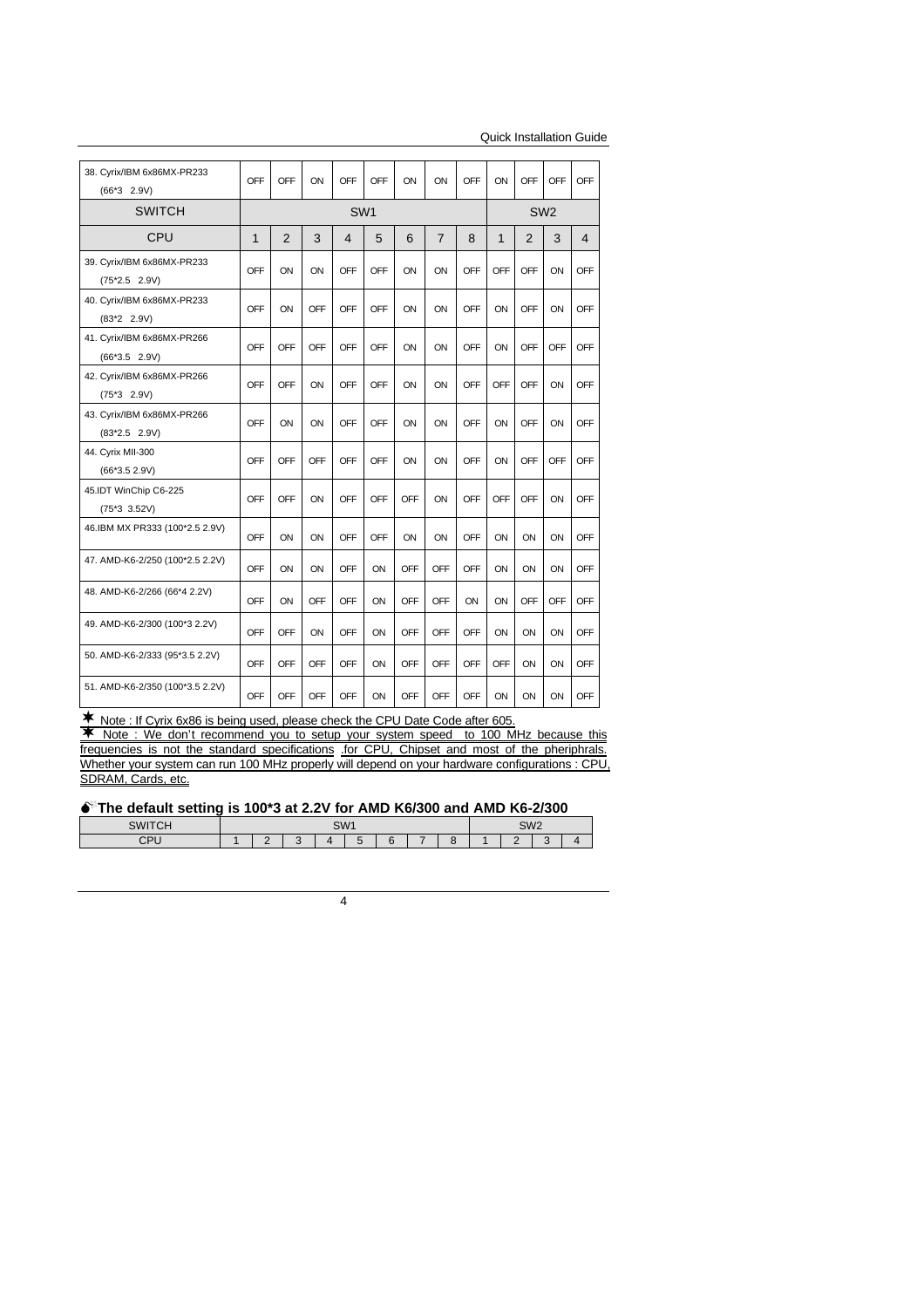| AMD-K6/300 (100*3 2.2V) |     |     |    | OF |    |            | OFF |     |    |    |    |     |
|-------------------------|-----|-----|----|----|----|------------|-----|-----|----|----|----|-----|
| AMD-K6-2/300 (100*3     | OFF | OFF | OΝ | -  | ΟN | <b>OFF</b> |     | OFF | ON | ON | ∩N | OFF |
| 2.2V                    |     |     |    |    |    |            |     |     |    |    |    |     |

## 1. Pentium**<sup>â</sup>** Processor 90 MHz



2.Pentium**<sup>â</sup>** Processor 100 MHz

|   |     |   | SW <sub>1</sub> |                 |           |  | SW <sub>2</sub> |     |
|---|-----|---|-----------------|-----------------|-----------|--|-----------------|-----|
|   |     |   |                 | 8 7 6 5 4 3 2 1 |           |  | 321             |     |
|   |     |   |                 |                 | OFF<br>ON |  |                 | OFF |
|   |     |   |                 |                 |           |  |                 | ŌN  |
| - | . . | а |                 |                 | .         |  |                 |     |

3**.**Pentium**<sup>â</sup>** Processor 120 MHz  $\sim$ 

|                 |  | SW <sub>1</sub> |  |           |  | SW <sub>2</sub> |     |
|-----------------|--|-----------------|--|-----------|--|-----------------|-----|
| 8 7 6 5 4 3 2 1 |  |                 |  | OFF<br>ON |  | 3 2 1           | OFF |

4.Pentium**<sup>â</sup>** Processor 133 MHz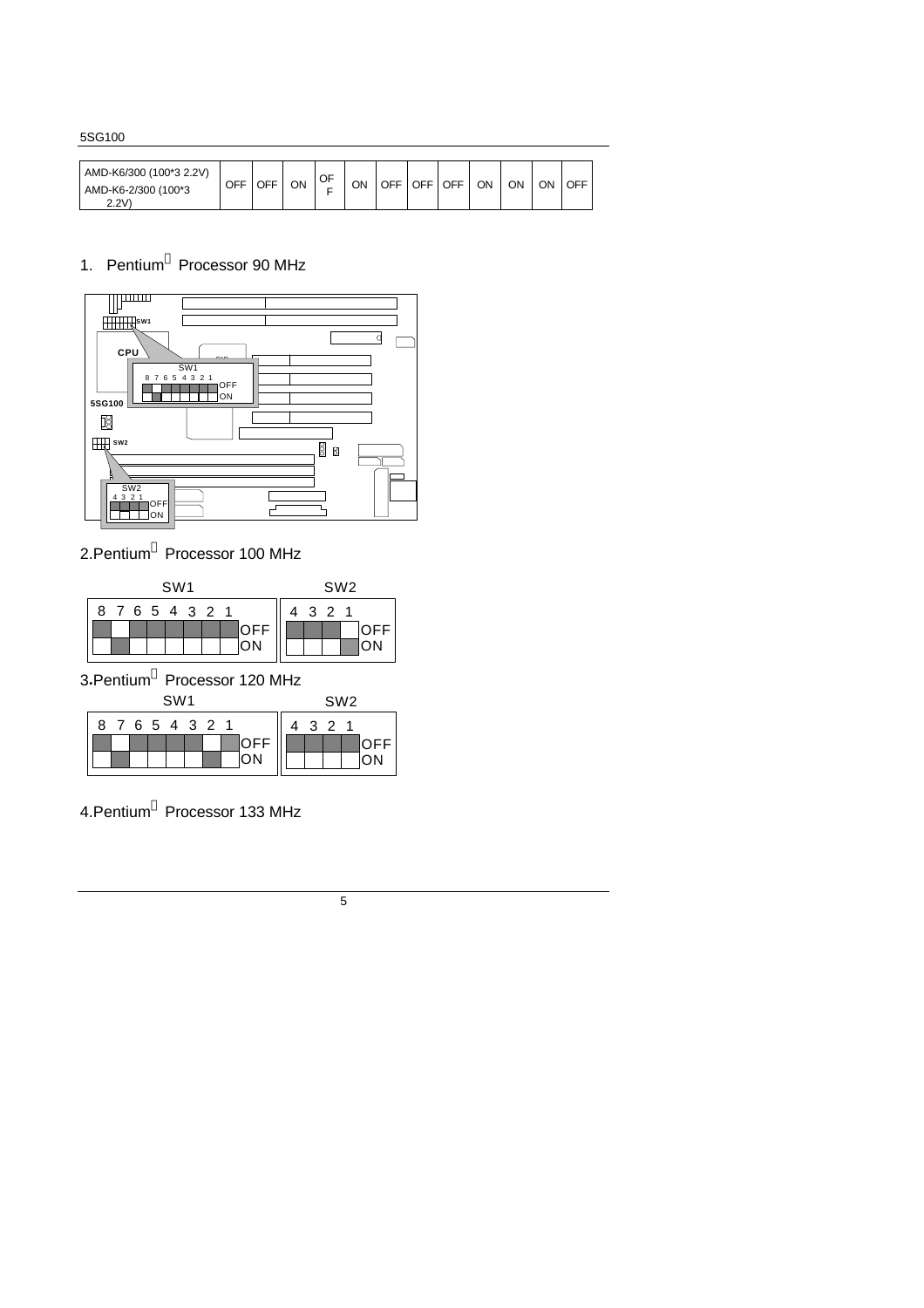|                 |  | SW <sub>1</sub> |  |                    |     | SW <sub>2</sub> |    |
|-----------------|--|-----------------|--|--------------------|-----|-----------------|----|
| 8 7 6 5 4 3 2 1 |  |                 |  |                    | 321 |                 |    |
|                 |  |                 |  | <b>JOFF</b><br>JON |     |                 |    |
|                 |  |                 |  |                    |     |                 | ΩN |

## 5.Pentium**<sup>â</sup>** Processor 150 MHz

|  |  | SW <sub>1</sub> |  |           |     | SW <sub>2</sub> |      |
|--|--|-----------------|--|-----------|-----|-----------------|------|
|  |  | 8 7 6 5 4 3 2 1 |  |           | 321 |                 |      |
|  |  |                 |  | OFF<br>ON |     |                 | ≀OFF |
|  |  |                 |  |           |     |                 |      |

6.Pentium**<sup>â</sup>** Processor 166 MHz



7.Pentium**<sup>â</sup>** Processor 180 MHz



8.Pentium**<sup>â</sup>** Processor 200 MHz



9.Intel MMX-150 MHz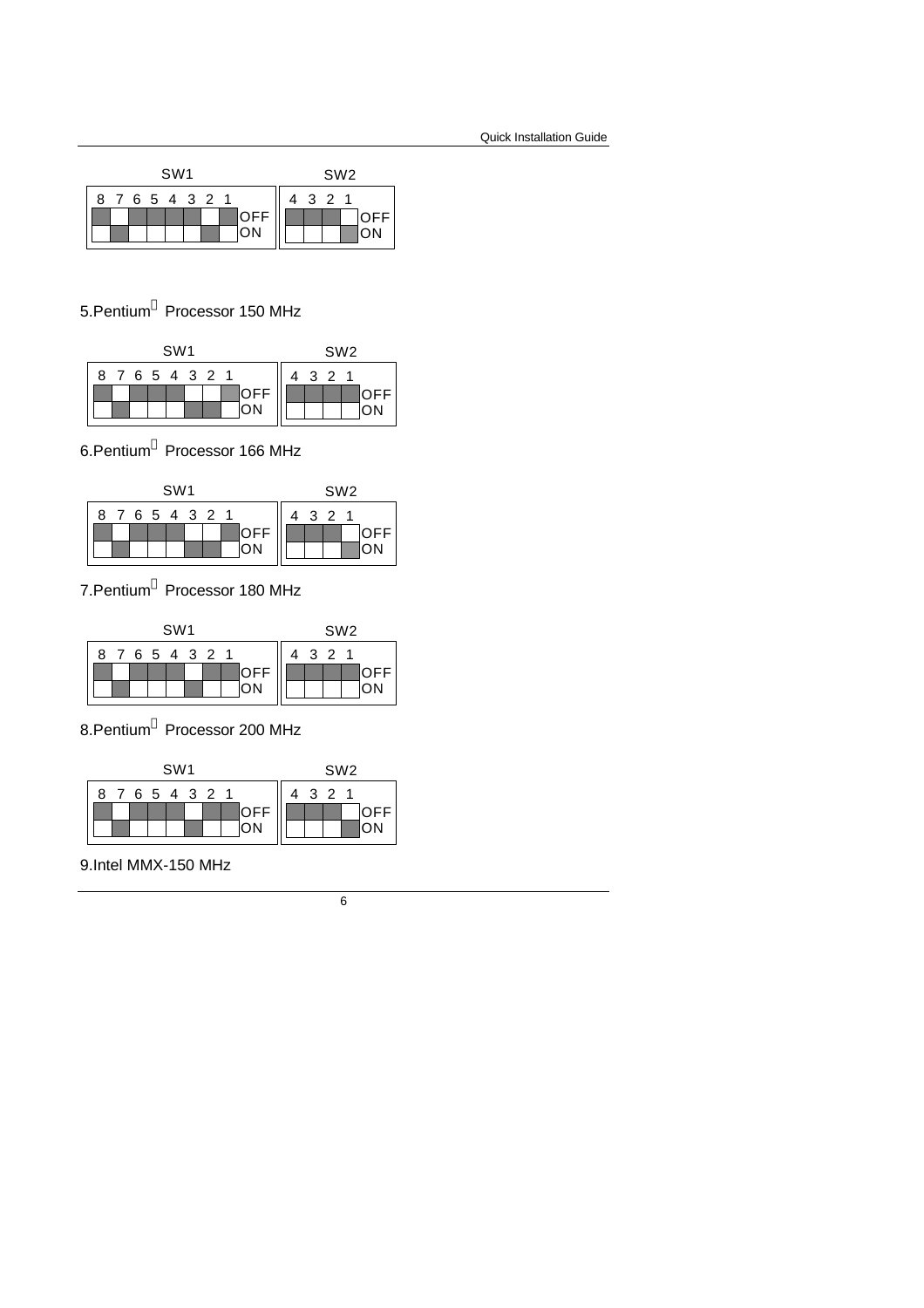

10.Intel MMX-166 MHz

|  |  | SW <sub>1</sub> |  |                   |  | SW <sub>2</sub> |     |
|--|--|-----------------|--|-------------------|--|-----------------|-----|
|  |  | 8 7 6 5 4 3 2 1 |  |                   |  | 321             |     |
|  |  |                 |  | <b>AOFF</b><br>ON |  |                 | OFF |

11. Intel MMX-200 MHz



12. Intel MMX-233 MHz

|  |  | SW <sub>1</sub> |          |           |  | SW <sub>2</sub> |     |
|--|--|-----------------|----------|-----------|--|-----------------|-----|
|  |  |                 | 87654321 |           |  | 3 2 1           |     |
|  |  |                 |          | OFF<br>ON |  |                 | וחר |
|  |  |                 |          |           |  |                 |     |

13. P54CT-150 MHz



14. P54CT-166 MHz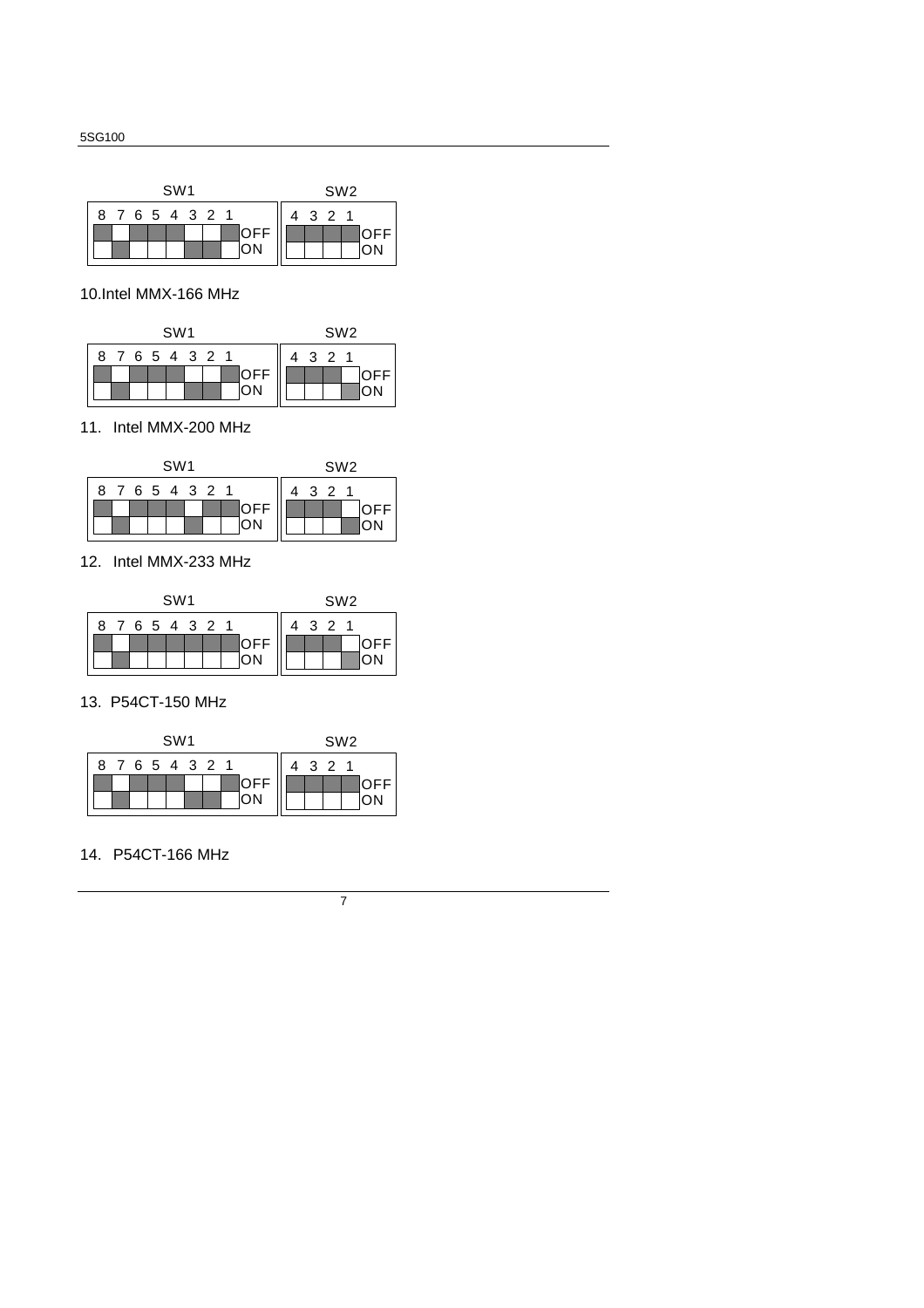

15. P54CTB-150 MHz

|  |  | SW <sub>1</sub> |  |                  |  | SW <sub>2</sub> |     |
|--|--|-----------------|--|------------------|--|-----------------|-----|
|  |  | 8 7 6 5 4 3 2 1 |  |                  |  | 321             |     |
|  |  |                 |  | <b>OFF</b><br>ON |  |                 | OFI |

16. P54CTB-166 MHz



17. P54CTB-200 MHz

| SW <sub>1</sub> |           |       | SW <sub>2</sub> |
|-----------------|-----------|-------|-----------------|
| 8 7 6 5 4 3 2 1 | OFF<br>ON | 3 2 1 | OFF<br>.ON      |

18. AMDK5-PR133



19. AMDK5-PR166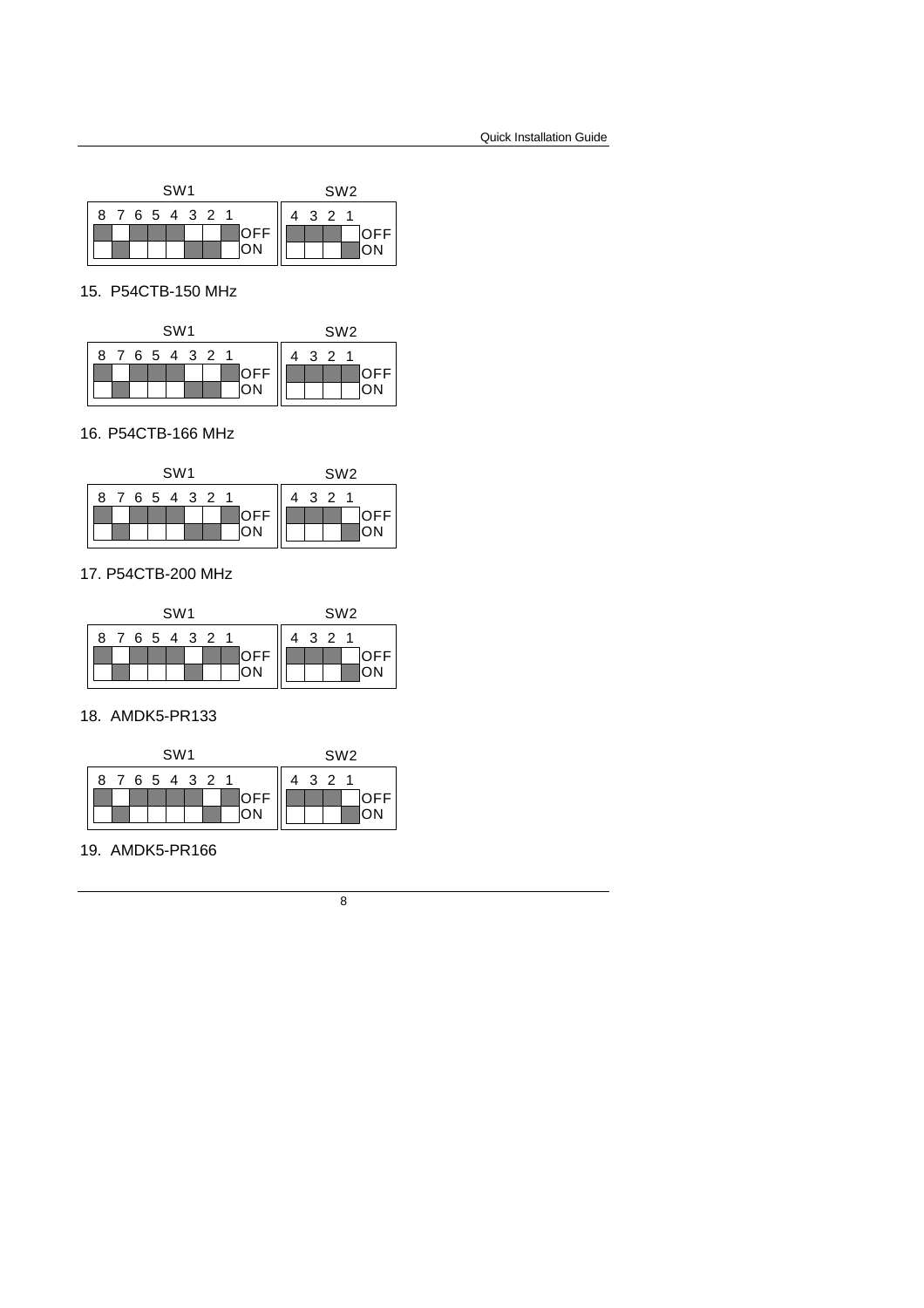

20. AMD-K6/166 (2.9V)

|  |  | SW <sub>1</sub> |  |            |  | SW <sub>2</sub> |  |
|--|--|-----------------|--|------------|--|-----------------|--|
|  |  | 8 7 6 5 4 3 2 1 |  |            |  | 3 2 1           |  |
|  |  |                 |  | OFF<br>ION |  |                 |  |
|  |  |                 |  |            |  |                 |  |

21. AMD-K6/180 (2.9V)



22. AMD-K6/200 (2.9V)

|  |  | SW <sub>1</sub> |                 |                    |     | SW <sub>2</sub> |    |
|--|--|-----------------|-----------------|--------------------|-----|-----------------|----|
|  |  |                 | 8 7 6 5 4 3 2 1 |                    | 321 |                 |    |
|  |  |                 |                 | <b>JOFF</b><br>ION |     |                 |    |
|  |  |                 |                 |                    |     |                 | ΟN |

23. AMD-K6/233 (3.2V)

|  |  | SW <sub>1</sub> |                 |           |  | SW <sub>2</sub> |  |
|--|--|-----------------|-----------------|-----------|--|-----------------|--|
|  |  |                 | 8 7 6 5 4 3 2 1 | OFF<br>ON |  | 3 2 1           |  |
|  |  |                 |                 |           |  |                 |  |

24. AMD-K6 /266 (66\*4 2.2V)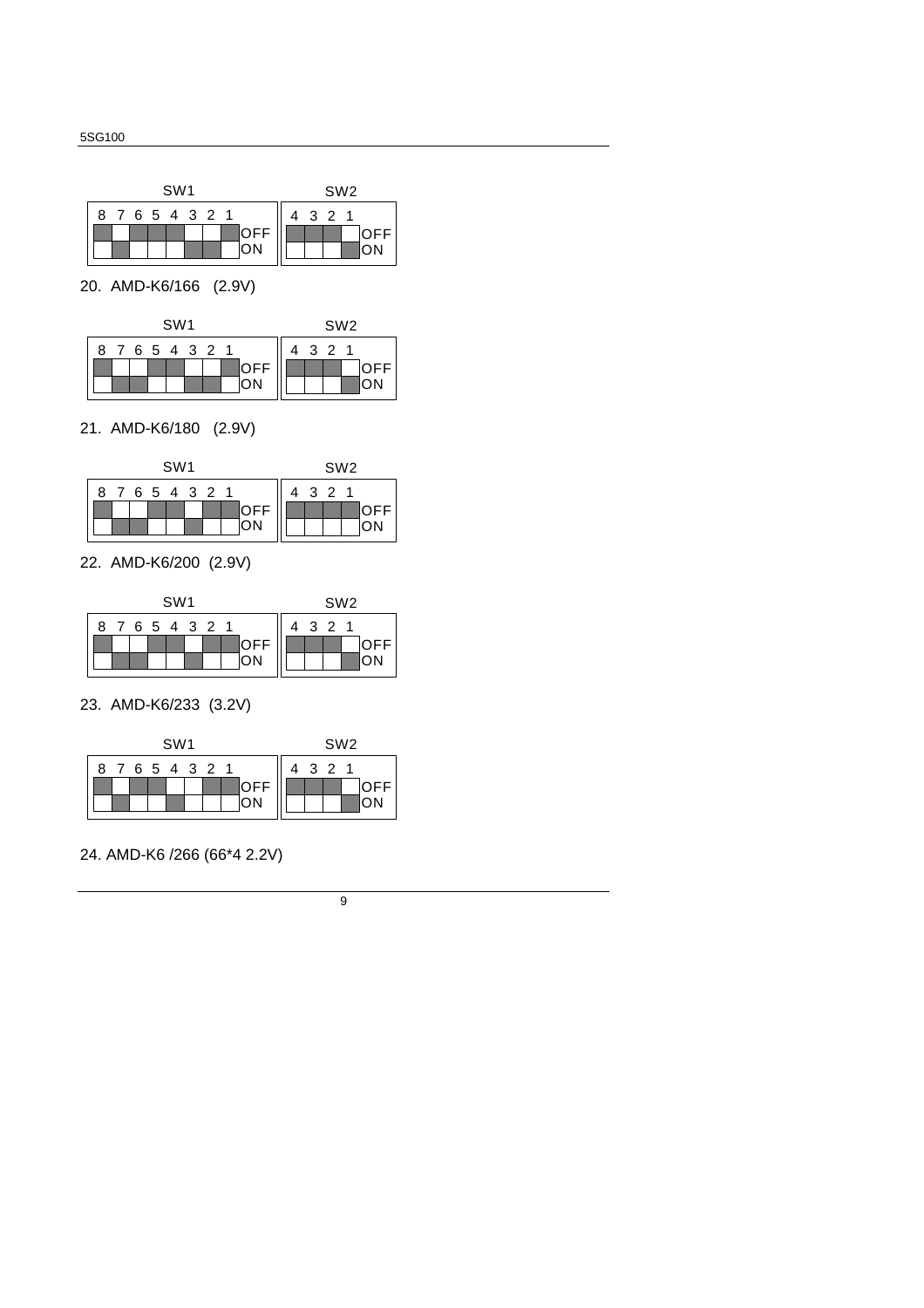

25. AMD-K6 /300 (66\*4.5 2.2V)



26. Cyrix / IBM 6x86-120 MHz-PR150+



27. Cyrix /IBM 6x86-133 MHz-PR166+



28. Cyrix /IBM 6x86-150 MHz-PR200+



29. Cyrix / IBM 6x86L-PR150+ (2.8V)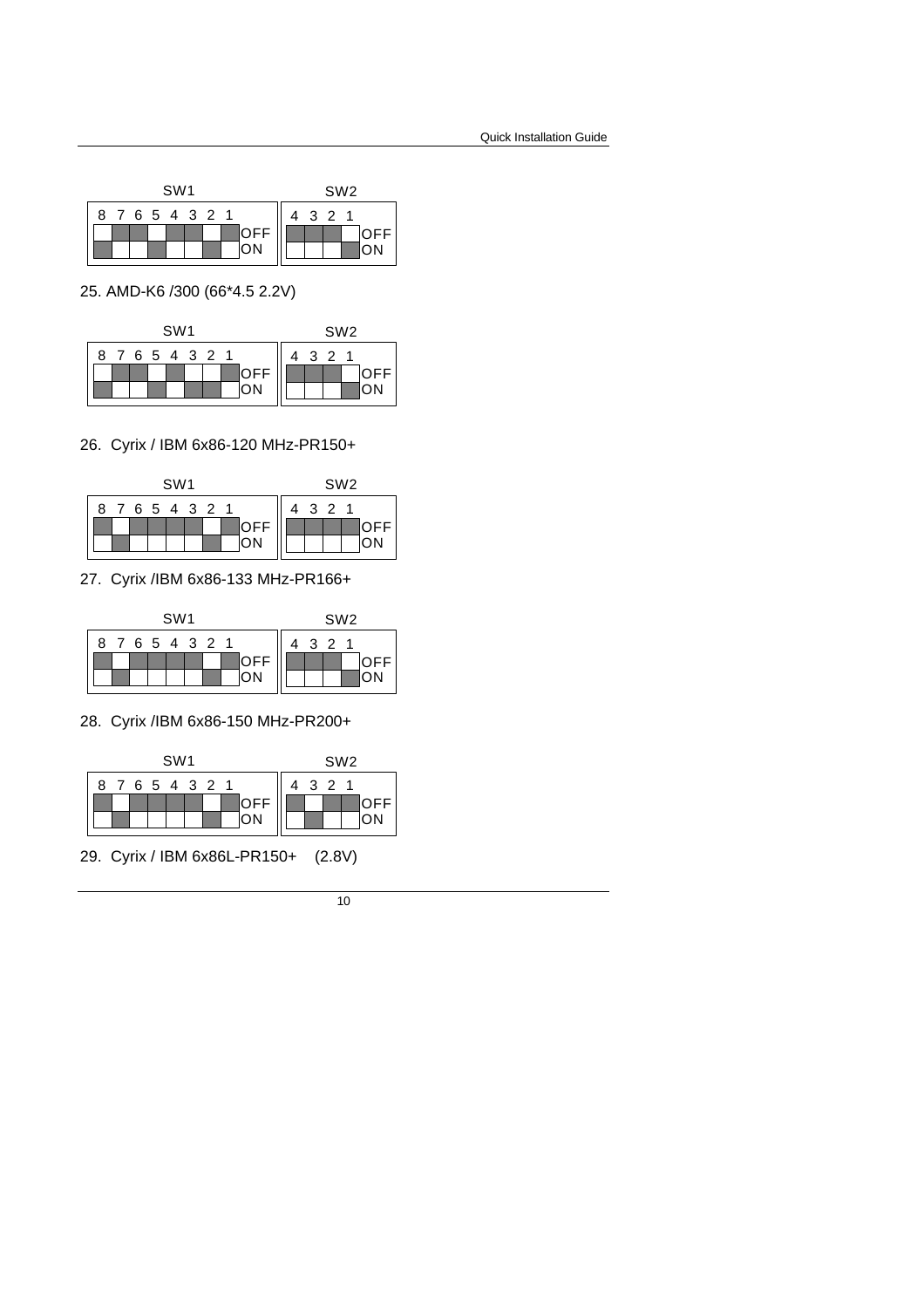

30. Cyrix / IBM 6x86L-PR166+ (2.8V)



31. Cyrix / IBM 6x86L-PR200+ (2.8V)



32. Cyrix / IBM 6x86MX-PR150 (60x2 2.9V)

|  |  | SW <sub>1</sub> |                 |           |     | SW <sub>2</sub> |     |
|--|--|-----------------|-----------------|-----------|-----|-----------------|-----|
|  |  |                 | 8 7 6 5 4 3 2 1 |           | 321 |                 |     |
|  |  |                 |                 | OFF<br>ON |     |                 | OFF |
|  |  |                 |                 |           |     |                 | ΩN  |

33. Cyrix / IBM 6x86MX-PR166 (60x2.5 2.9V)



34. Cyrix / IBM 6x86MX-PR166 (66x2 2.9V)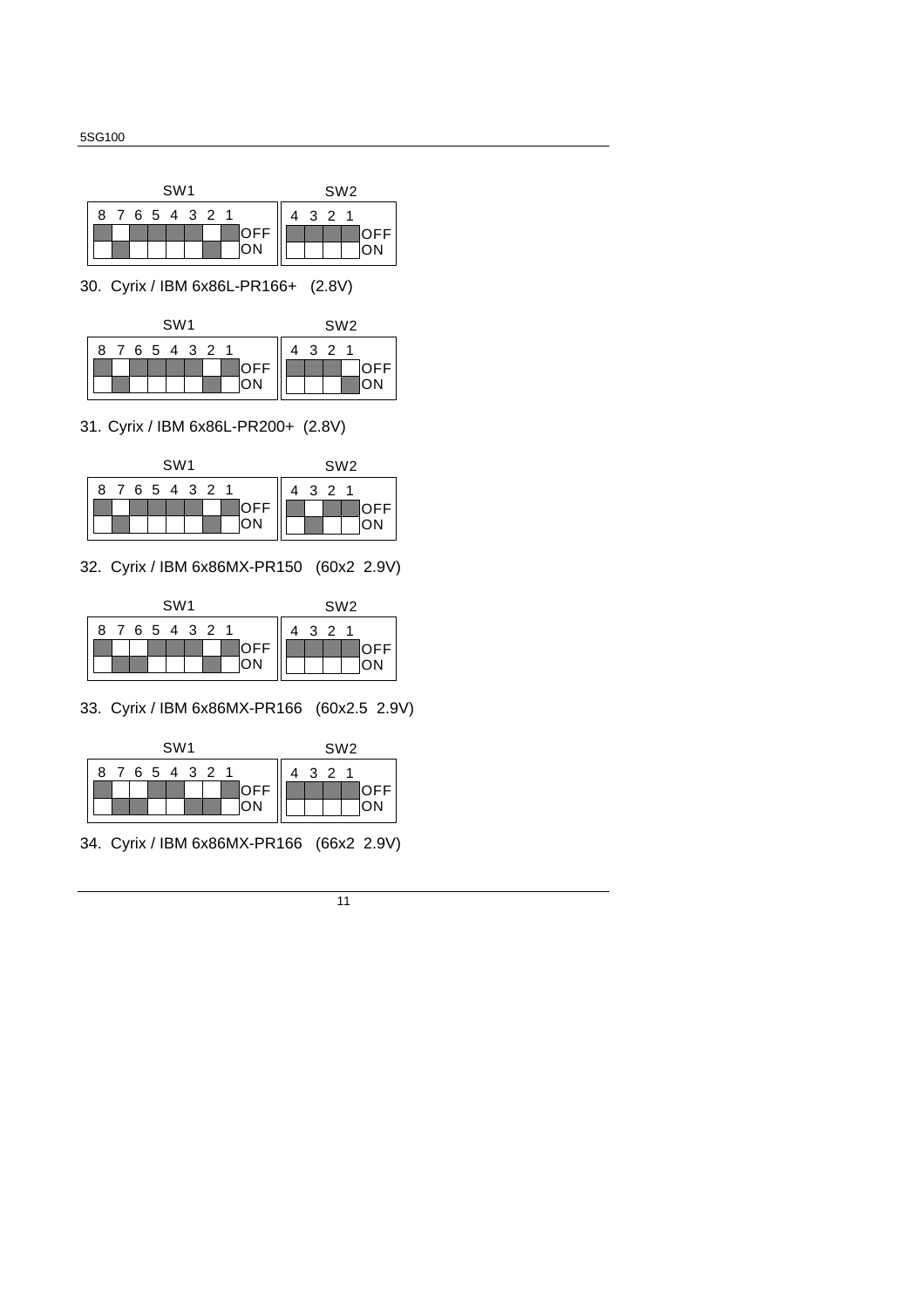|  |  | SW <sub>1</sub> |  |             |  | SW <sub>2</sub> |             |
|--|--|-----------------|--|-------------|--|-----------------|-------------|
|  |  | 8 7 6 5 4 3 2 1 |  |             |  | 3 2 1           |             |
|  |  |                 |  | <b>AOFF</b> |  |                 | <b>IOFF</b> |
|  |  |                 |  |             |  |                 | ON          |
|  |  |                 |  |             |  |                 |             |

35. Cyrix / IBM 6x86MX-PR200 (60x3 2.9V)

|  |  | SW <sub>1</sub> |                 |             |     | SW <sub>2</sub> |     |
|--|--|-----------------|-----------------|-------------|-----|-----------------|-----|
|  |  |                 | 8 7 6 5 4 3 2 1 |             | 321 |                 |     |
|  |  |                 |                 | 1OFF<br>10N |     |                 | OFF |
|  |  |                 |                 |             |     |                 |     |

36. Cyrix / IBM 6x86MX-PR200 (66x2.5 2.9V)



37. Cyrix / IBM 6x86MX-PR200 (75x2 2.9V)

|  |  | SW <sub>1</sub> |                 |             |  |     | SW <sub>2</sub> |  |
|--|--|-----------------|-----------------|-------------|--|-----|-----------------|--|
|  |  |                 | 8 7 6 5 4 3 2 1 |             |  | 321 |                 |  |
|  |  |                 |                 | 1OFF<br>1ON |  |     |                 |  |
|  |  |                 |                 |             |  |     |                 |  |

38. Cyrix / IBM 6x86MX-PR233 (66x3 2.9V)

| SW <sub>1</sub>       | SW <sub>2</sub> |
|-----------------------|-----------------|
| 87654321<br>OFF<br>ON | 321             |

39. Cyrix / IBM 6x86MX-PR233 (75x2.5 2.9V)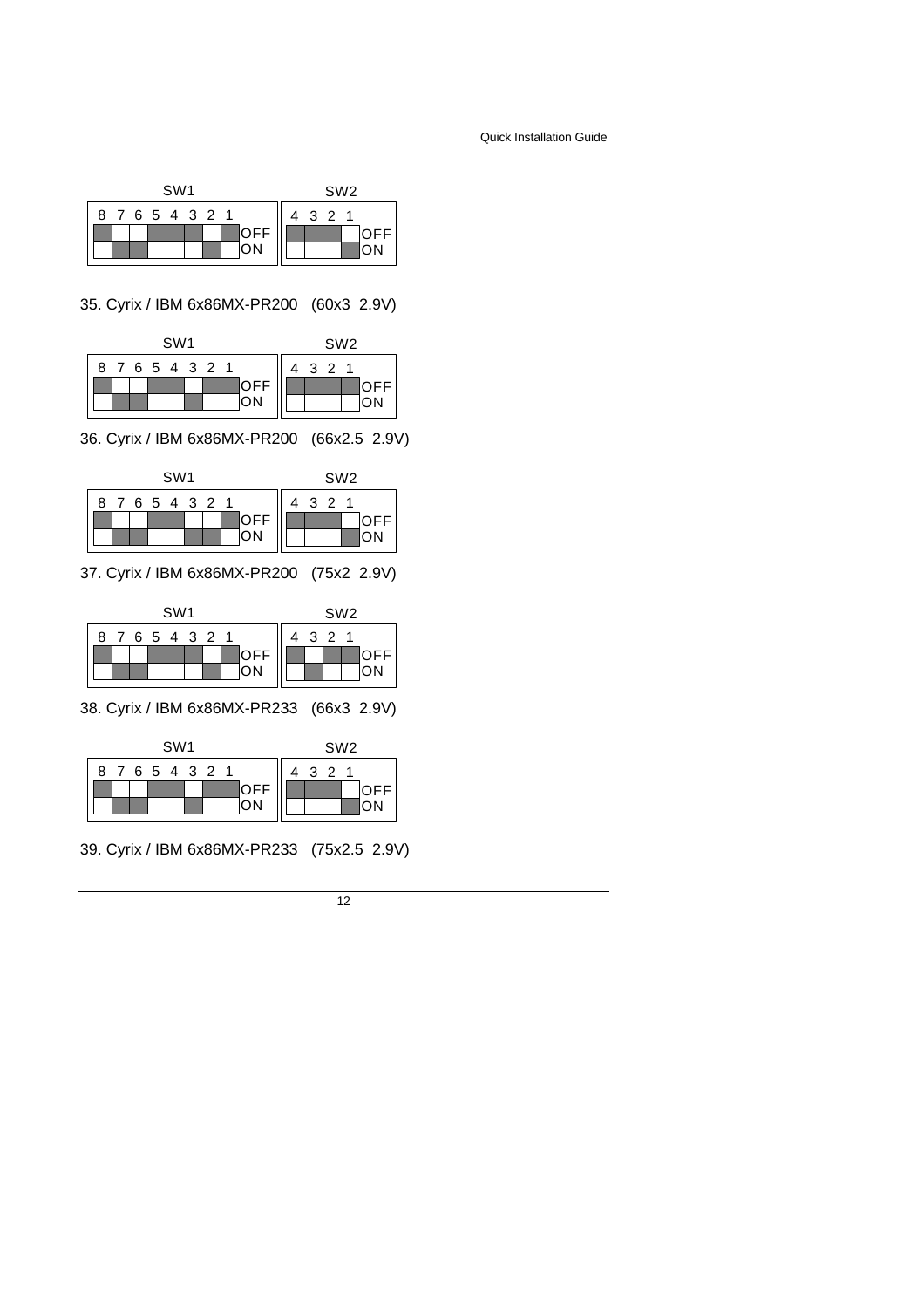|                 |  | SW <sub>1</sub> |  |                   |  | SW <sub>2</sub> |     |
|-----------------|--|-----------------|--|-------------------|--|-----------------|-----|
| 8 7 6 5 4 3 2 1 |  |                 |  |                   |  | 3 2 1           |     |
|                 |  |                 |  | OFF <sub>ON</sub> |  |                 | NFF |
|                 |  |                 |  |                   |  |                 |     |
|                 |  |                 |  |                   |  |                 |     |

40. Cyrix / IBM 6x86MX-PR233 (83x2 2.9V)



41. Cyrix / IBM 6x86MX-PR266 (66x3.5 2.9V)



42. Cyrix / IBM 6x86MX-PR266 (75x3 2.9V)



43. Cyrix / IBM 6x86MX-PR266 (83x2.5 2.9V)



44. Cyrix MII-300 (66x3.5 2.9V)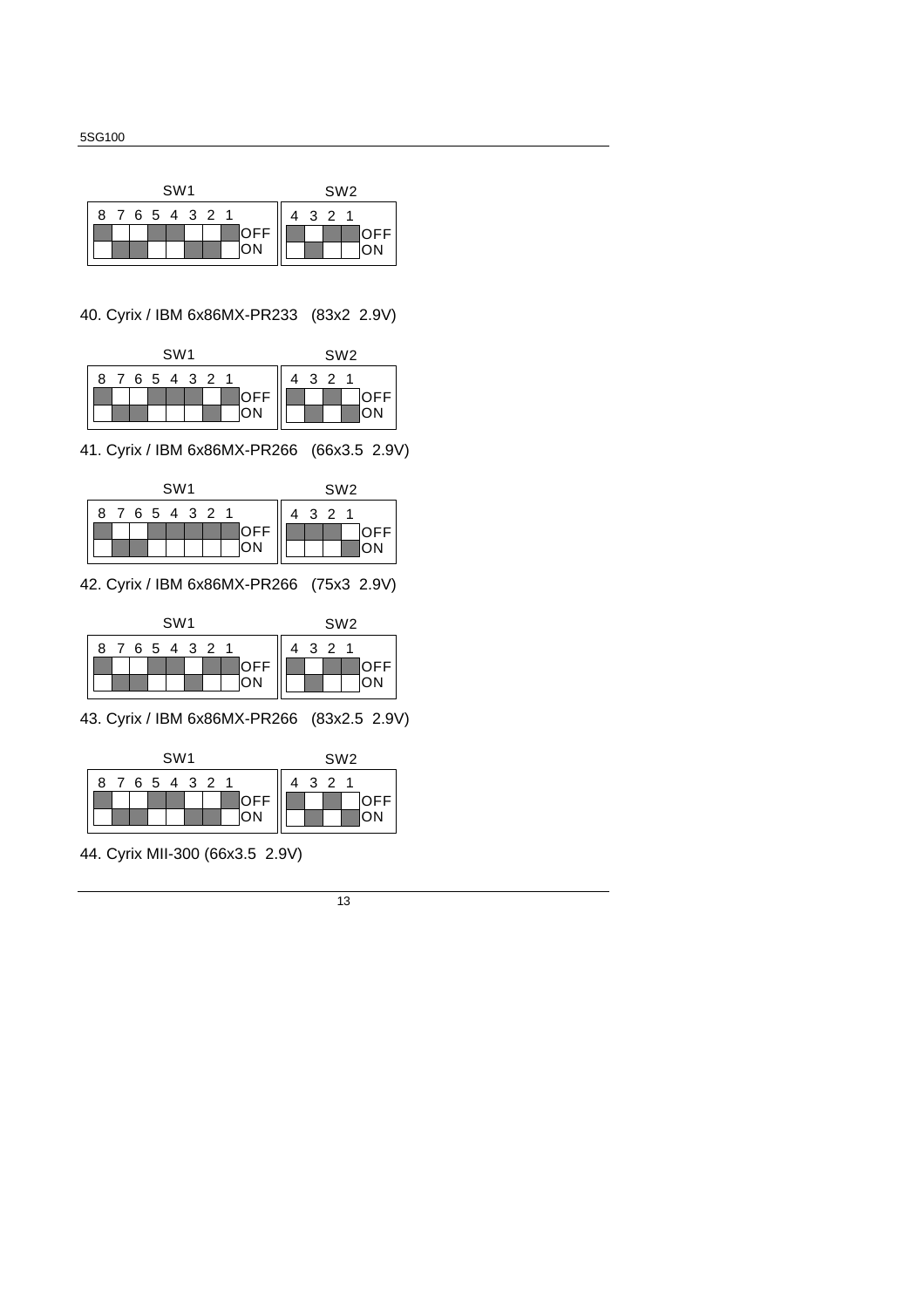| 8 7 6 5 4 3 2 1<br>321 |  |  |
|------------------------|--|--|
| <b>AOFF</b>            |  |  |
|                        |  |  |

### 45. IDT WinChip C6-225 (75\*3 3.52V)

|  |  | SW <sub>1</sub> |                 |                   |  |     | SW <sub>2</sub> |      |
|--|--|-----------------|-----------------|-------------------|--|-----|-----------------|------|
|  |  |                 | 8 7 6 5 4 3 2 1 |                   |  | 321 |                 |      |
|  |  |                 |                 | <b>AOFF</b><br>ON |  |     |                 | 'OFF |
|  |  |                 |                 |                   |  |     |                 | ΩN   |

46. IBM MX PR333 (100\*2.5 2.9V)



47. AMD-K6-2/250 (100\*2.5 2.2V)



48. AMD-K6-2/266 (66\*4 2.2V)



49. AMD-K6-2/300 (100\*3 2.2V)

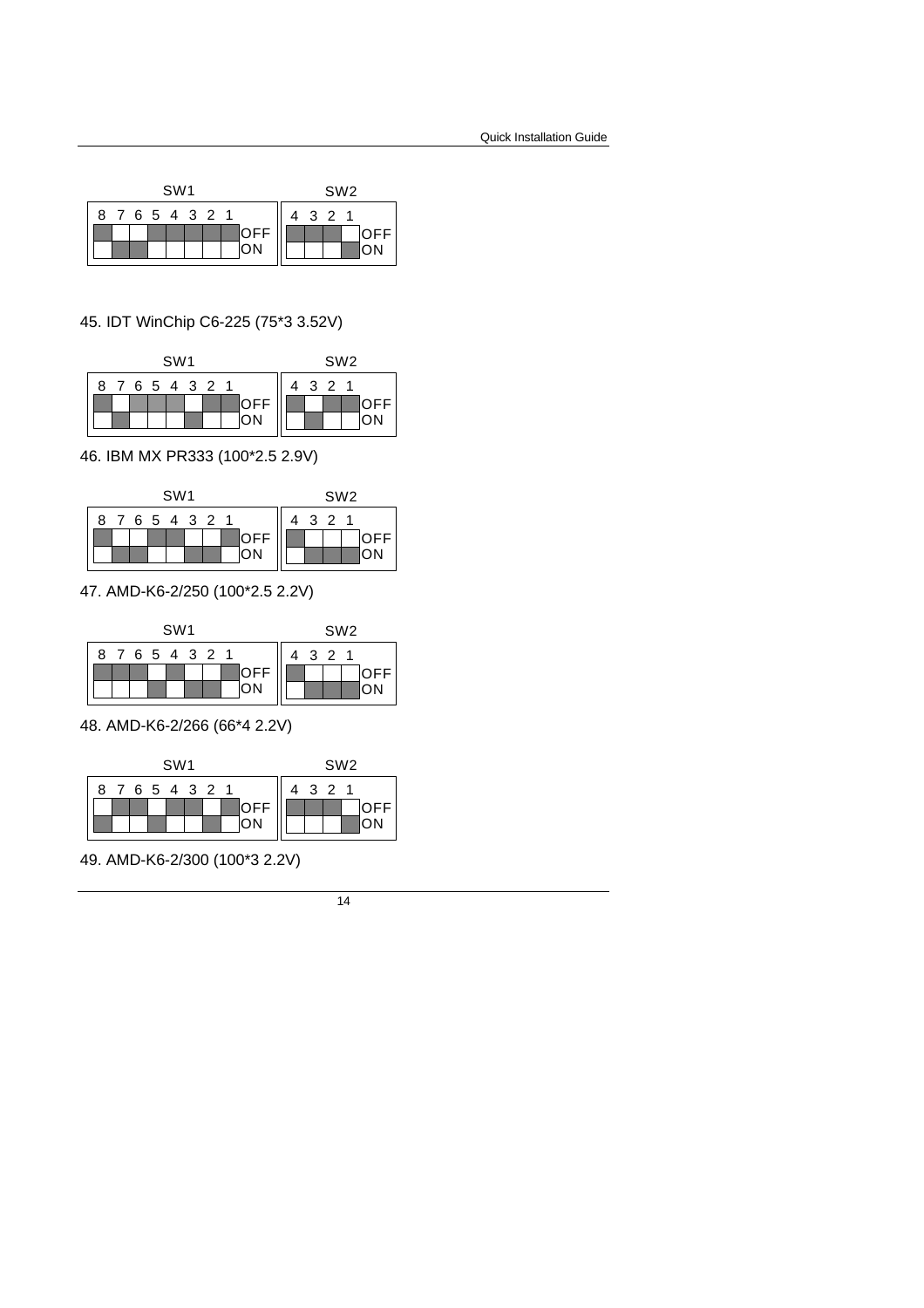

50. AMD-K6-2/333 (95\*3.5 2.2V)

| SW <sub>1</sub> |  |  |  |  |  |                 |  |             | SW <sub>2</sub> |  |     |
|-----------------|--|--|--|--|--|-----------------|--|-------------|-----------------|--|-----|
|                 |  |  |  |  |  | 8 7 6 5 4 3 2 1 |  |             | 321             |  |     |
|                 |  |  |  |  |  |                 |  | IOFF<br>ION |                 |  | OFF |
|                 |  |  |  |  |  |                 |  |             |                 |  |     |
|                 |  |  |  |  |  |                 |  |             |                 |  |     |

51. AMD-K6-2/350 (100\*3.5 2.2V)

| SW <sub>1</sub> |                 |  |  |  |  |  |  |            |  | SW <sub>2</sub> |  |  |
|-----------------|-----------------|--|--|--|--|--|--|------------|--|-----------------|--|--|
|                 | 8 7 6 5 4 3 2 1 |  |  |  |  |  |  |            |  | 3 2 1           |  |  |
|                 |                 |  |  |  |  |  |  | 4OFF<br>ON |  |                 |  |  |
|                 |                 |  |  |  |  |  |  |            |  |                 |  |  |

## **II. Quick Installation Guide of Jumper setting:**

IR : Infrared Connector (Optional)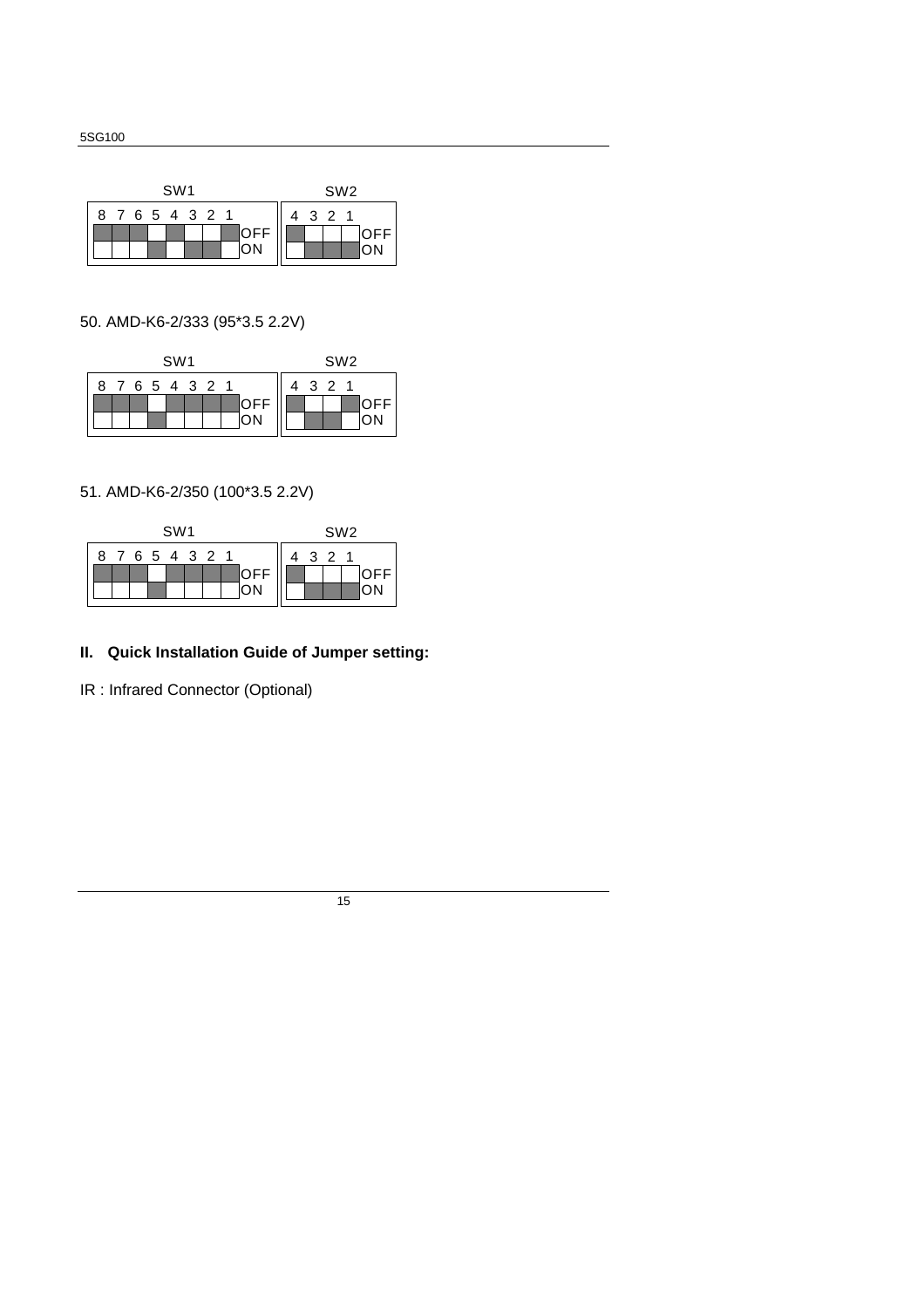Quick Installation Guide



PWR : ACPI LED / Key-Lock Connector



SPK : Speaker Connector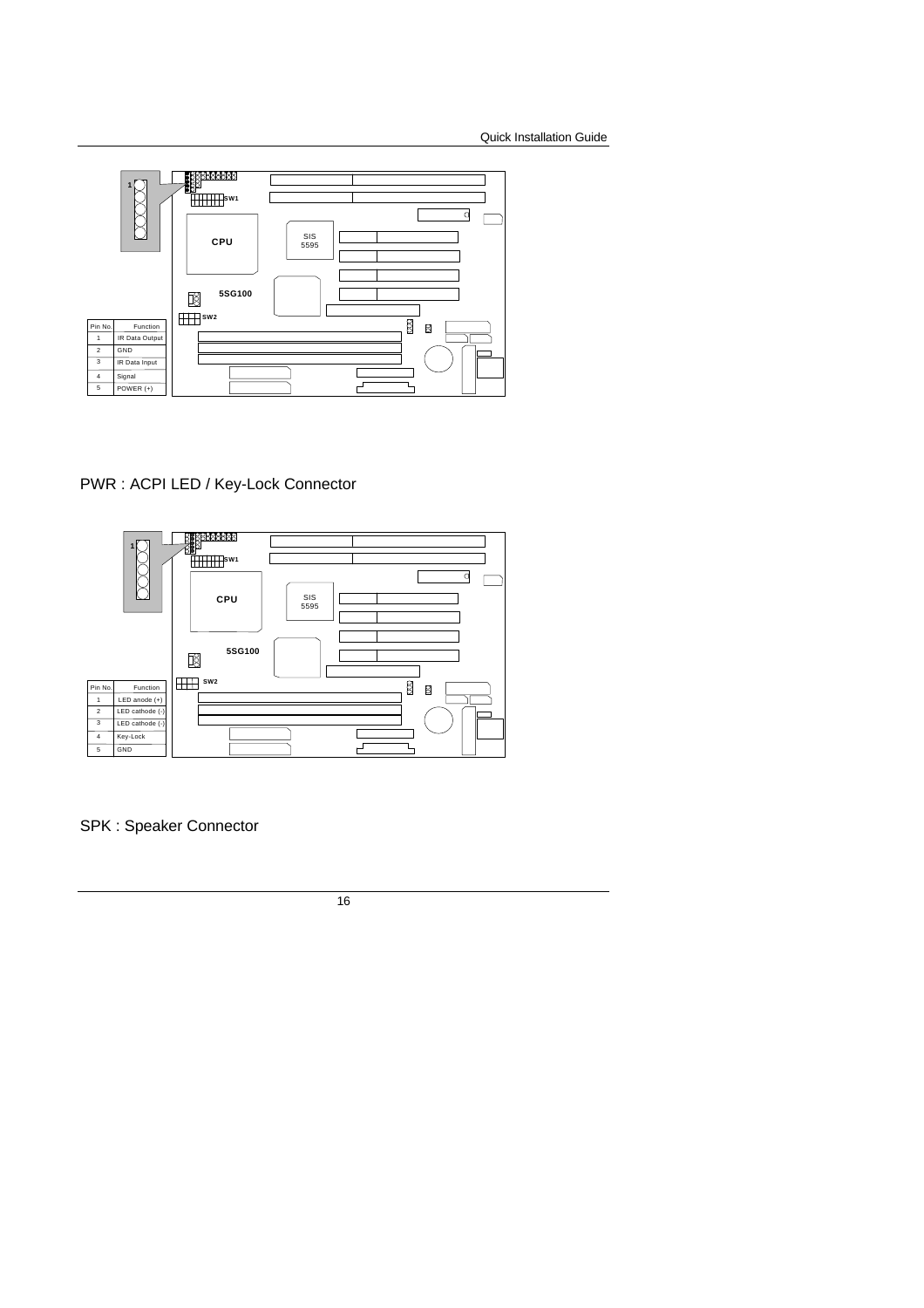

### TD : Turbo LED Connector



TB : Turbo Switch Connector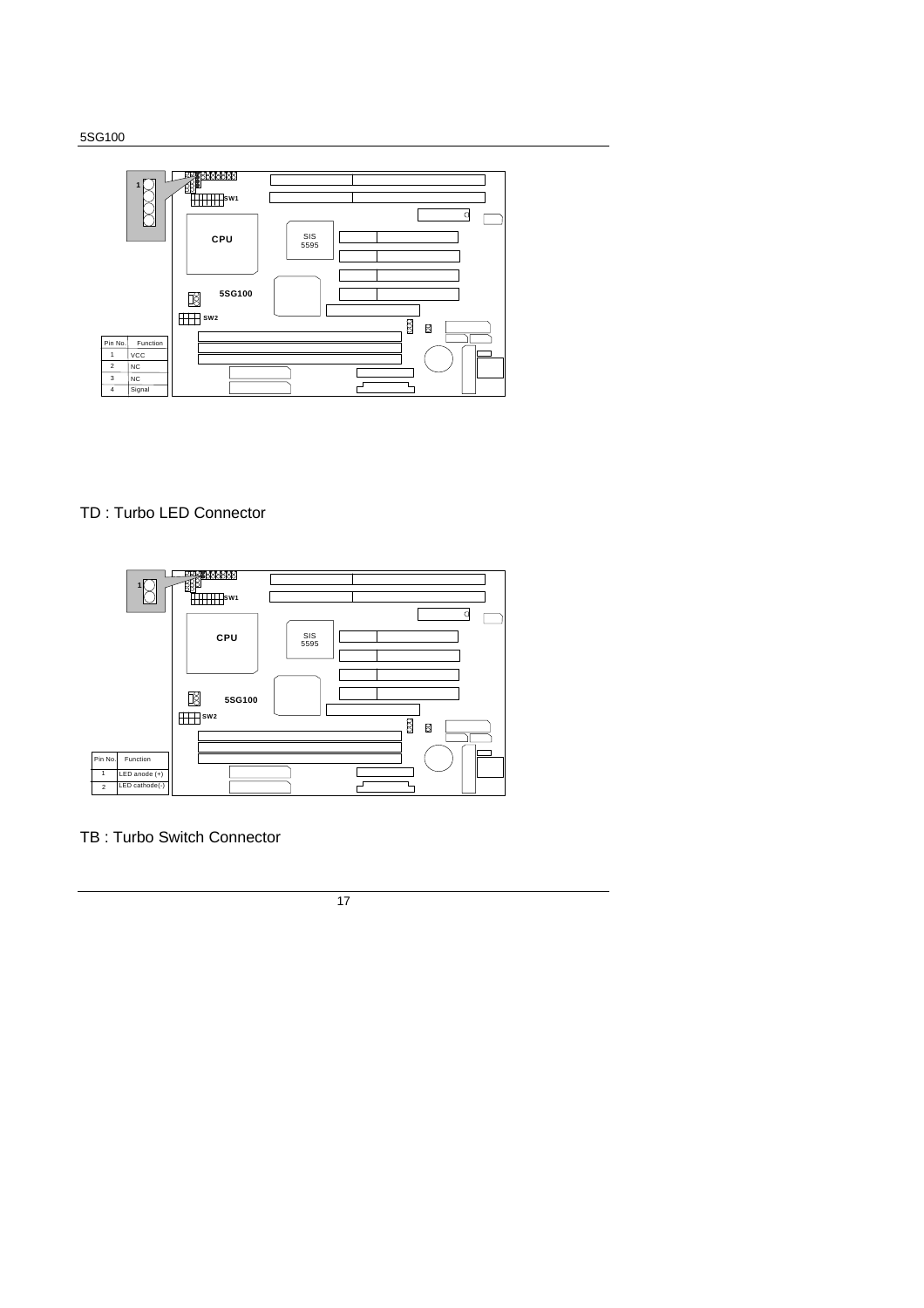Quick Installation Guide

![](_page_19_Figure_1.jpeg)

### RST : Reset Switch

![](_page_19_Figure_3.jpeg)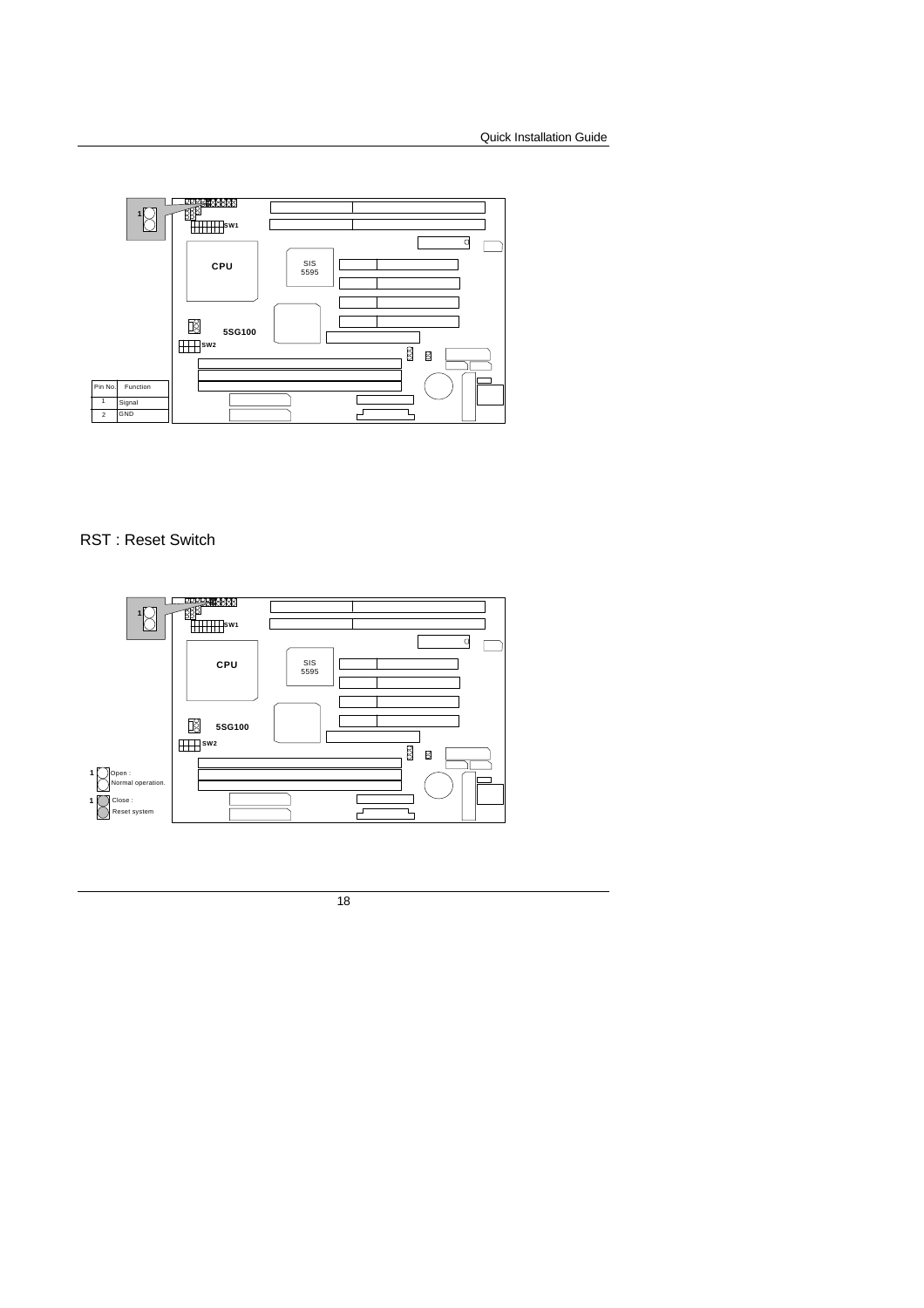### GD : Green LED Connector

![](_page_20_Figure_2.jpeg)

### GN : Green Function Switch

![](_page_20_Figure_4.jpeg)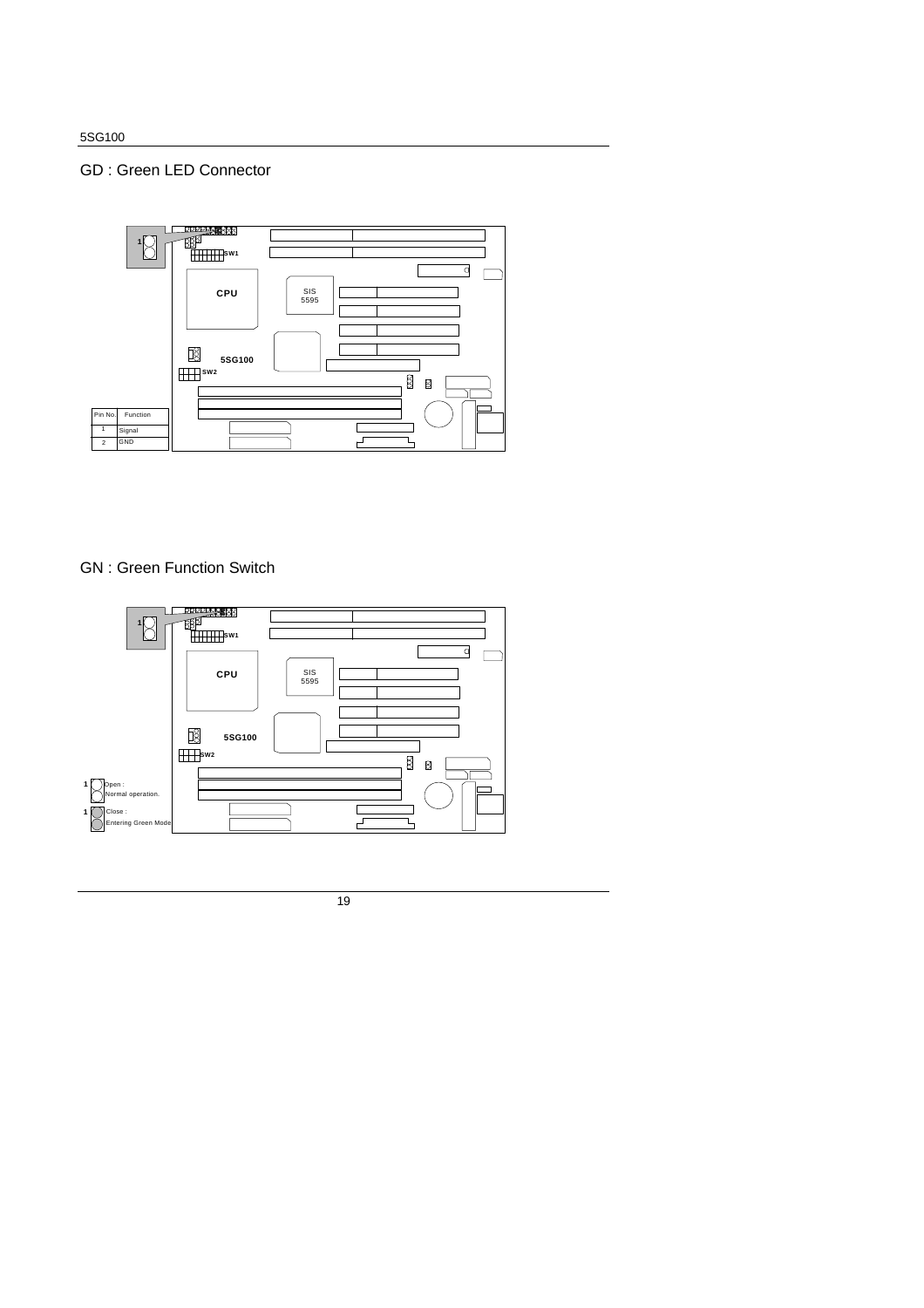Quick Installation Guide

### HD : IDE Hard Disk Active LED

![](_page_21_Figure_2.jpeg)

SOFT PWR : POWER ON/OFF

(For ATX Power Supply Use Only)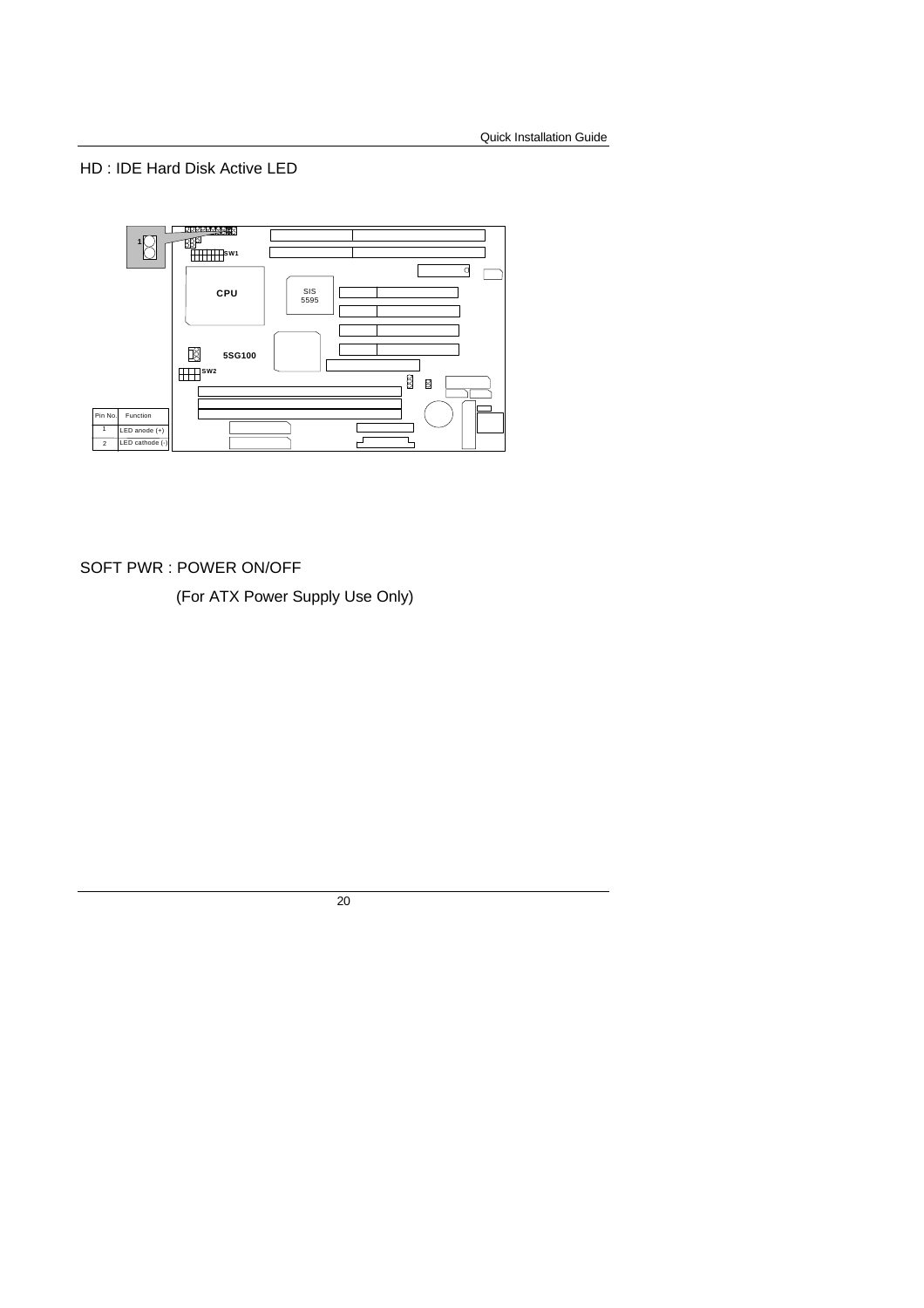![](_page_22_Figure_1.jpeg)

FAN PWR: CPU Cooling Fan Power Connector

![](_page_22_Figure_3.jpeg)

USB :USB Port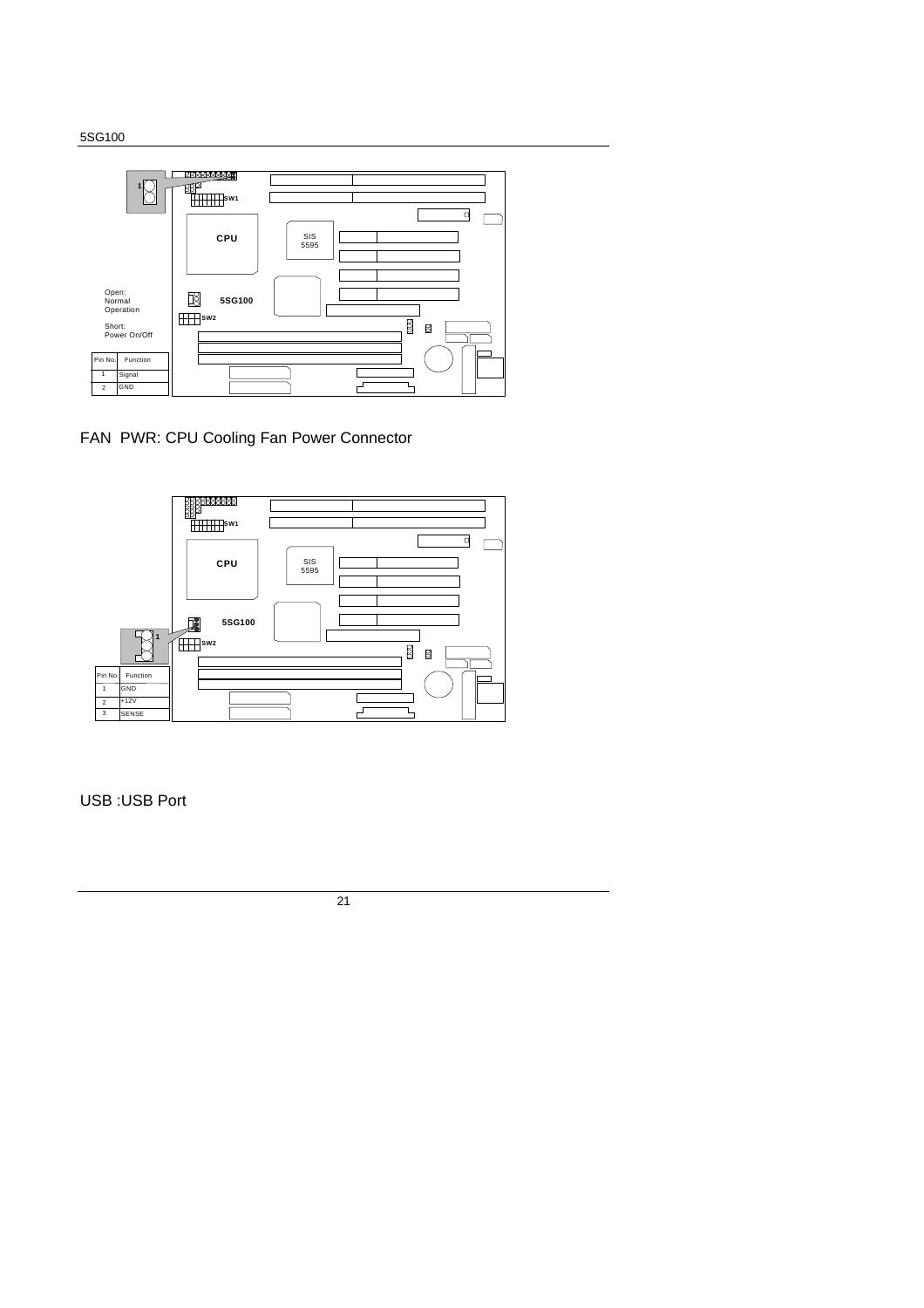Quick Installation Guide

![](_page_23_Figure_1.jpeg)

# K.B : AT Keyboard

![](_page_23_Figure_3.jpeg)

PS/2 : PS/2 Mouse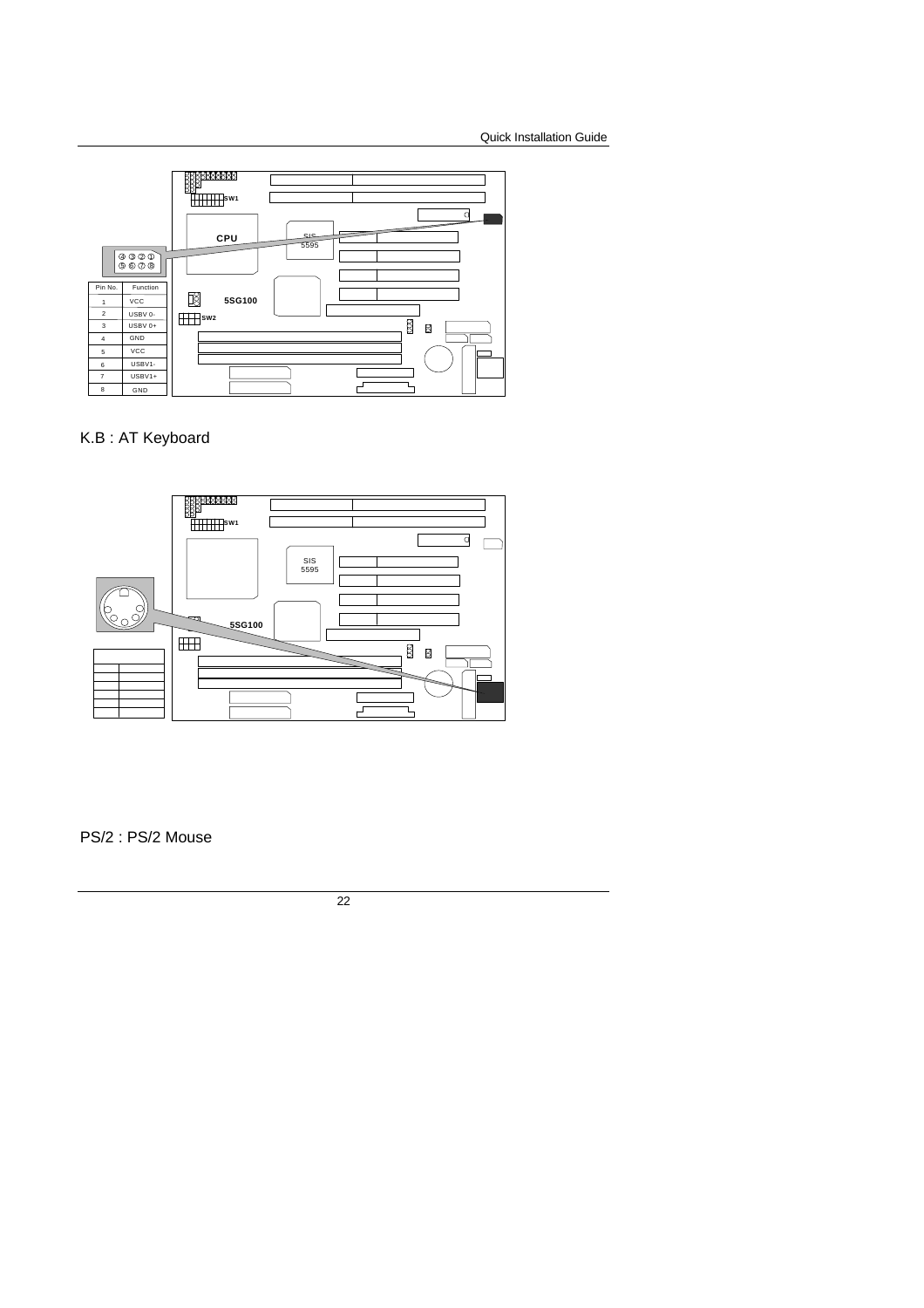![](_page_24_Figure_1.jpeg)

COM A : COM A PORT

![](_page_24_Figure_3.jpeg)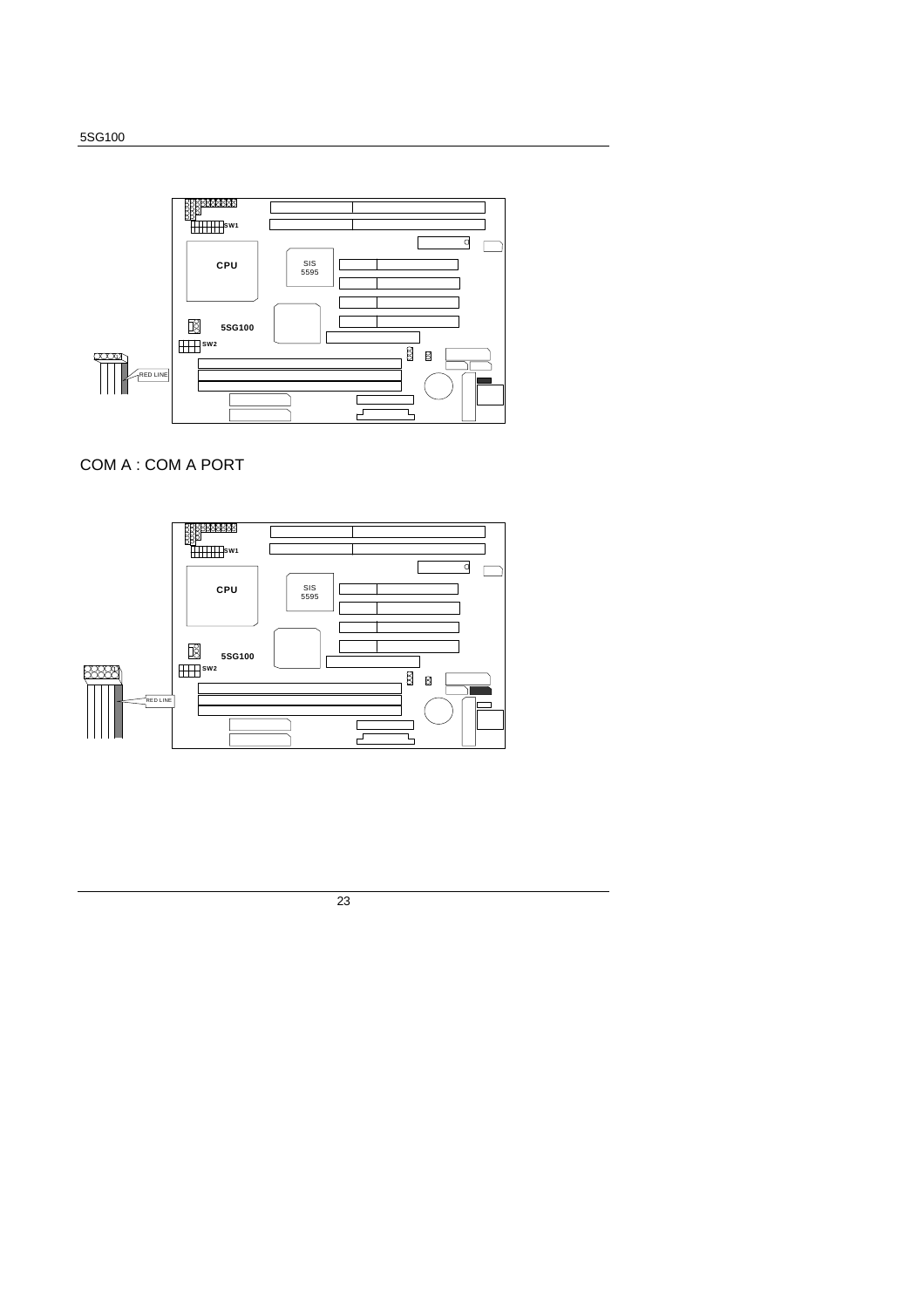Quick Installation Guide

## COM B : COM B PORT

![](_page_25_Figure_2.jpeg)

LPT : LPT PORT

![](_page_25_Figure_4.jpeg)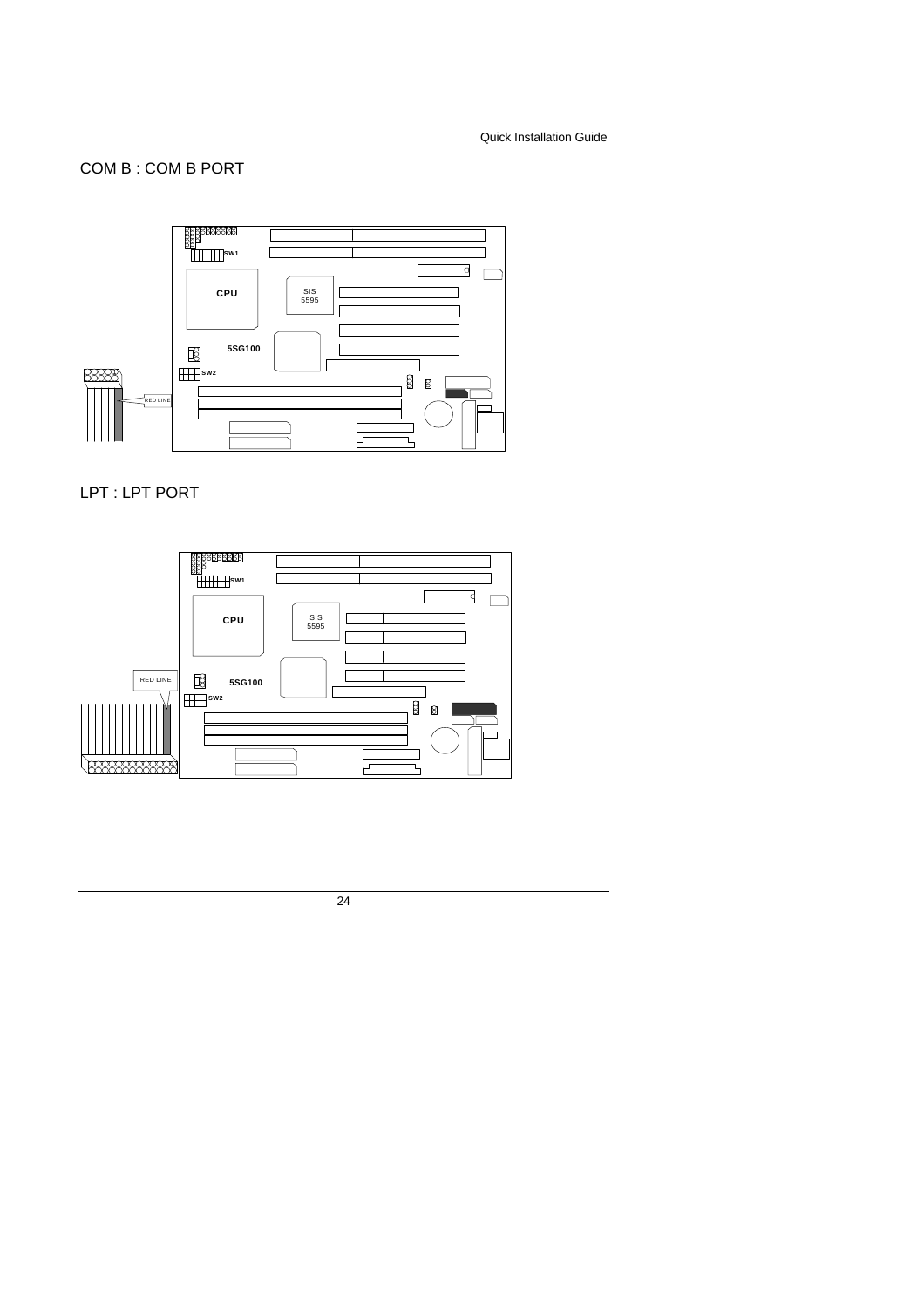### J1 : AT Power Connector

![](_page_26_Figure_2.jpeg)

### U1 : ATX Power Connector

![](_page_26_Figure_4.jpeg)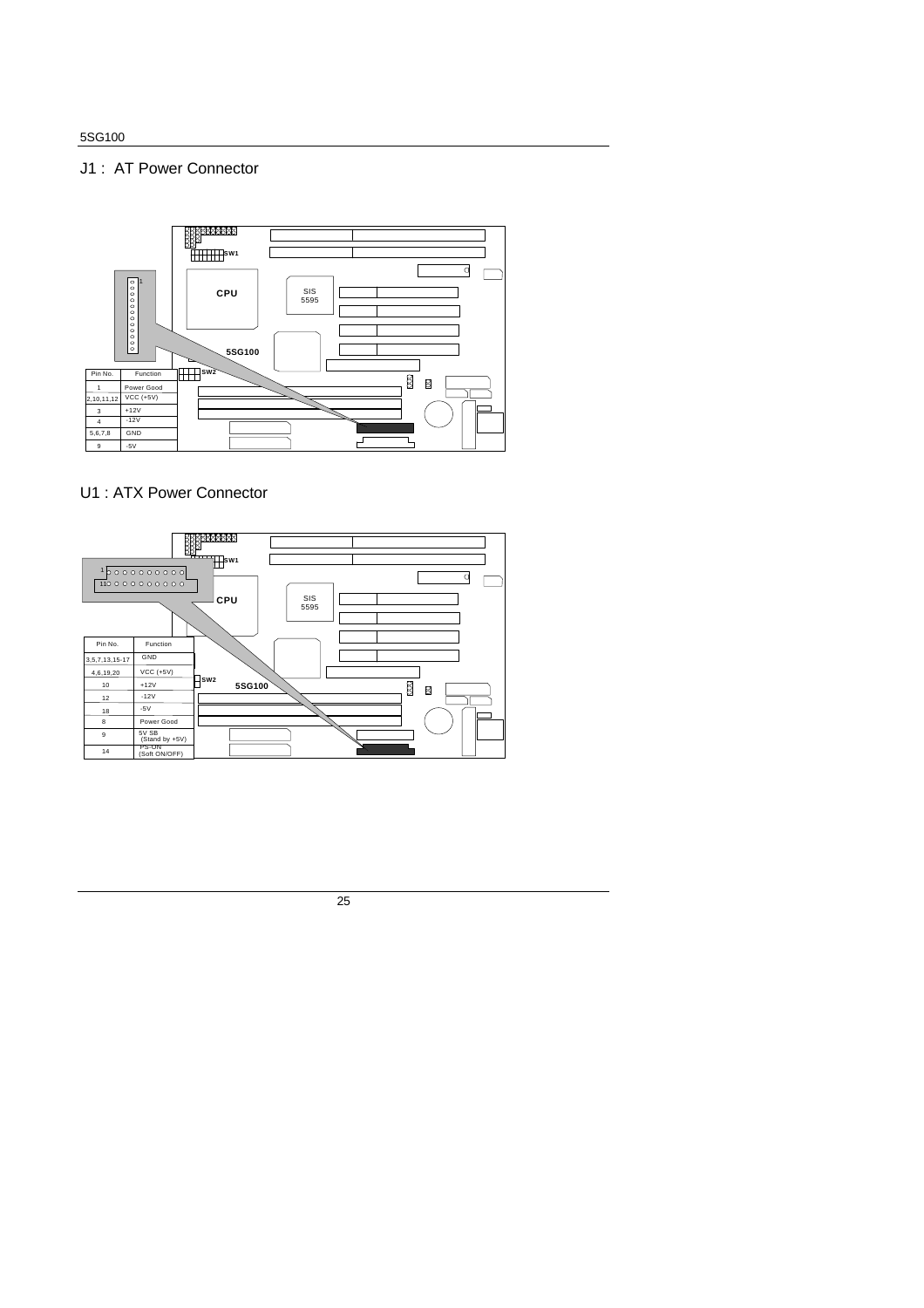## FLOPPY : FLOPPY PORT

![](_page_27_Figure_2.jpeg)

IDE1 : For Primary IDE port

![](_page_27_Picture_4.jpeg)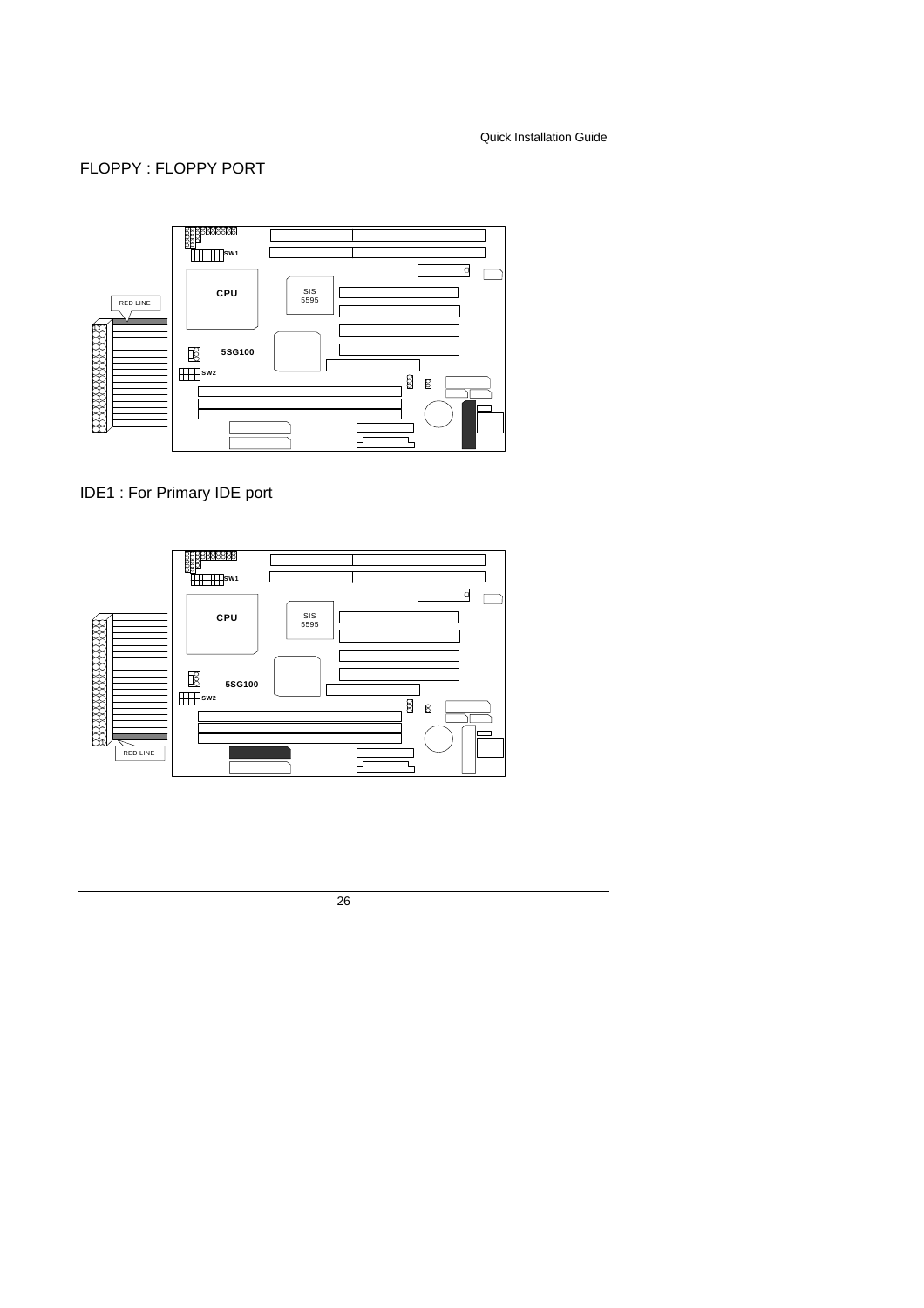# IDE2 : For Secondary IDE port

![](_page_28_Figure_2.jpeg)

## JP15 : Wake on Lan

(for ATX Power Supply only)

![](_page_28_Figure_5.jpeg)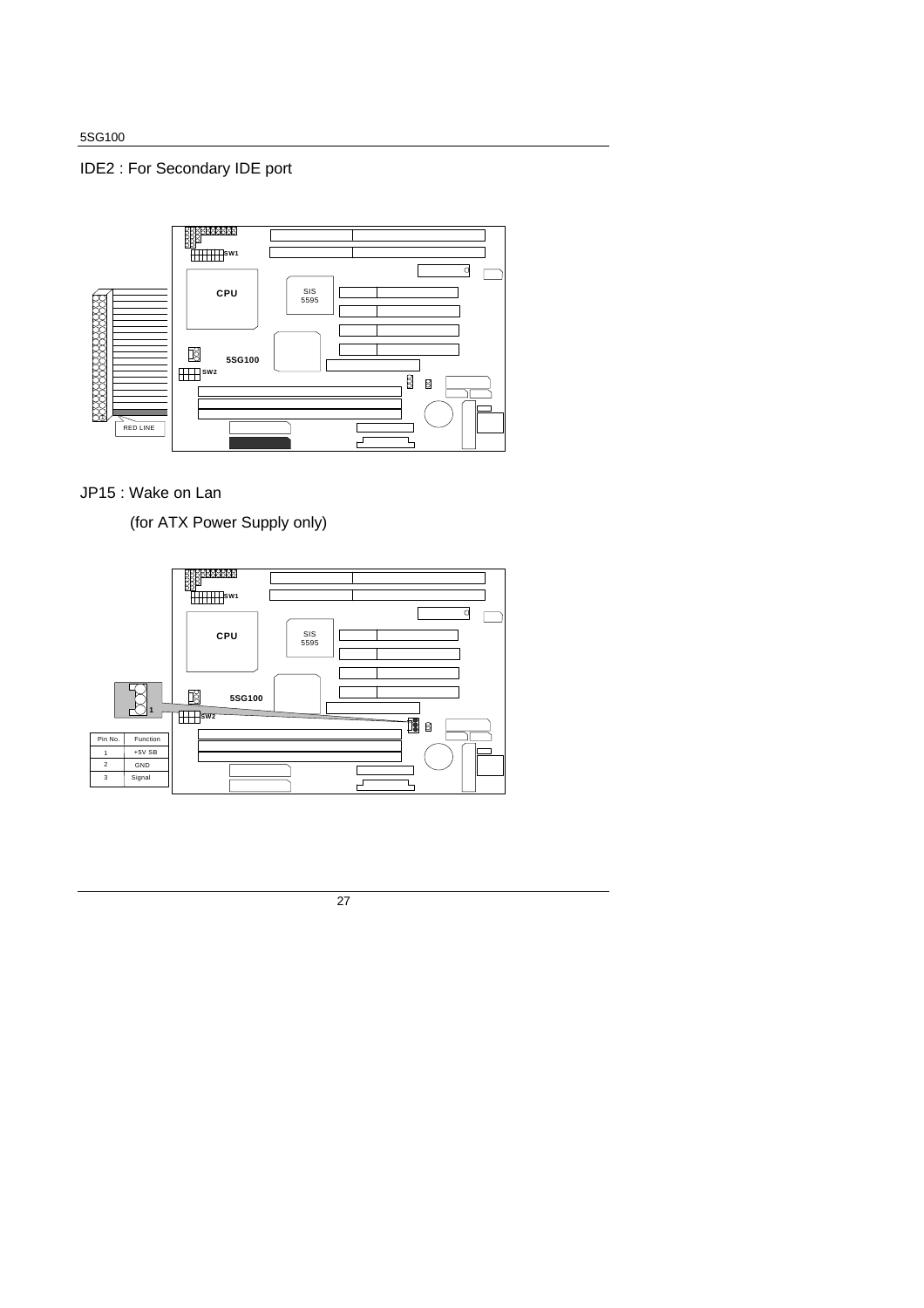### JP2 : Keyboard Power-on

(for ATX Power Supply only)

![](_page_29_Figure_3.jpeg)

### BAT 1: For Battery

![](_page_29_Figure_5.jpeg)

- $\bullet$  Danger of explosion if battery is incorrectly replaced.
- $\bullet$  Replace only with the same or equivalent type recommended by the manufacturer.
- $\bullet$  Dispose of used batteries according to the manufacturer's instructions.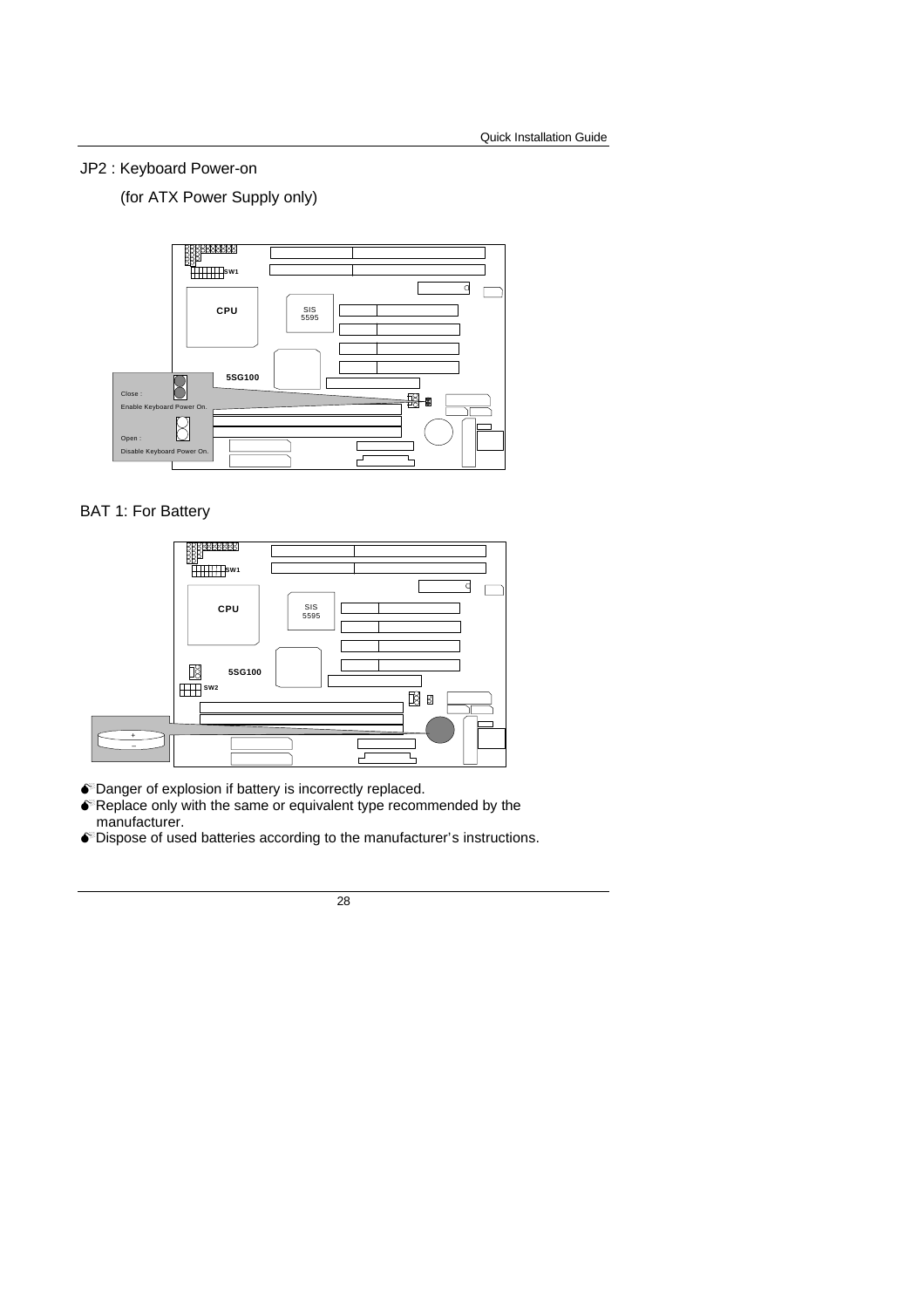### SW : For CPU INT./EXT.FREQ.

| F |
|---|

**SW1**

| SW <sub>1</sub>  | 2 | 3 | 8             |
|------------------|---|---|---------------|
| X <sub>1.5</sub> | X | х | X             |
| $\overline{X}$   | O | х | X             |
| X <sub>2.5</sub> | O | O | X             |
| $\overline{X3}$  | X | Ω | X             |
| X <sub>3.5</sub> | х | х | X             |
| X <sub>4</sub>   | O | х | O             |
| $X$ 4.5          | Ω | Ω | O             |
| X5               | х | Ο | Ω             |
| X <sub>5.5</sub> | x | x | $\mathcal{L}$ |

| $\overline{\text{SW1}}$ | 2                       | 3 | 8              | SW <sub>1</sub> | 4 | 5 | 6 | 7                       |
|-------------------------|-------------------------|---|----------------|-----------------|---|---|---|-------------------------|
| $\overline{X}$ 1.5      | X                       | X | X              | <b>AUTO</b>     | Х | X | X | O                       |
| $\overline{\text{X }2}$ | O                       | Χ | X              | 2.1V            | Х | х | O | X                       |
| $\overline{X}$ 2.5      | O                       | O | X              | 2.2V            | Х | O | X | X                       |
| $\overline{\text{X}3}$  | X                       | O | X              | 2.3V            | Х | O | O | X                       |
| $\times 3.5$            | $\overline{\mathsf{X}}$ | X | $\overline{X}$ | 2.4V            | O | X | X | $\overline{\mathsf{x}}$ |
| $\overline{X4}$         | O                       | Χ | O              | 2.5V            | O | Х | O | $\overline{\mathsf{X}}$ |
| $X$ 4.5                 | O                       | O | O              | 2.6V            | O | O | X | X                       |
| $\times 5$              | X                       | O | O              | 2.7V            | O | O | Ω | X                       |
| $\times 5.5$            | Χ                       | Χ | O              | 2.8V            | Χ | х | х | $\overline{O}$          |
|                         |                         |   |                | 2.9V            | Х | х | O | O                       |
|                         |                         |   |                | 3.0V            | Х | O | X | O                       |
|                         |                         |   |                | 3.1V            | X | O | O | $\overline{O}$          |
|                         |                         |   |                | 3.2V            | O | Х | X | O                       |
|                         |                         |   |                | 3.3V            | O | Χ | O | O                       |
|                         |                         |   |                | 3.4V            | O | O | X | O                       |
|                         |                         |   |                | 3.5V            | O | O | O | $\overline{O}$          |
|                         |                         |   |                |                 |   |   |   |                         |

**SW2**

| <b>CPU</b> | PCI  | <b>AGP</b> |   | 2 | 3 |
|------------|------|------------|---|---|---|
| 60MHz      | 30   | 60         | X | X | x |
| 66MHz      | 33   | 66         | റ | X | x |
| 68MHz      | 34   | 68         | x | Ω | x |
| 75MHz      | 37.5 | 75         | O | Ω | X |
| 75MHz      | 30   | 60         | X | X | Ω |
| 83MHz      | 33   | 66         | Ω | X | Ω |
| 95MHz      | 32   | 64         | x | Ω | Ω |
| 100MHz     | 33   | 66         | ∩ | റ | ∩ |